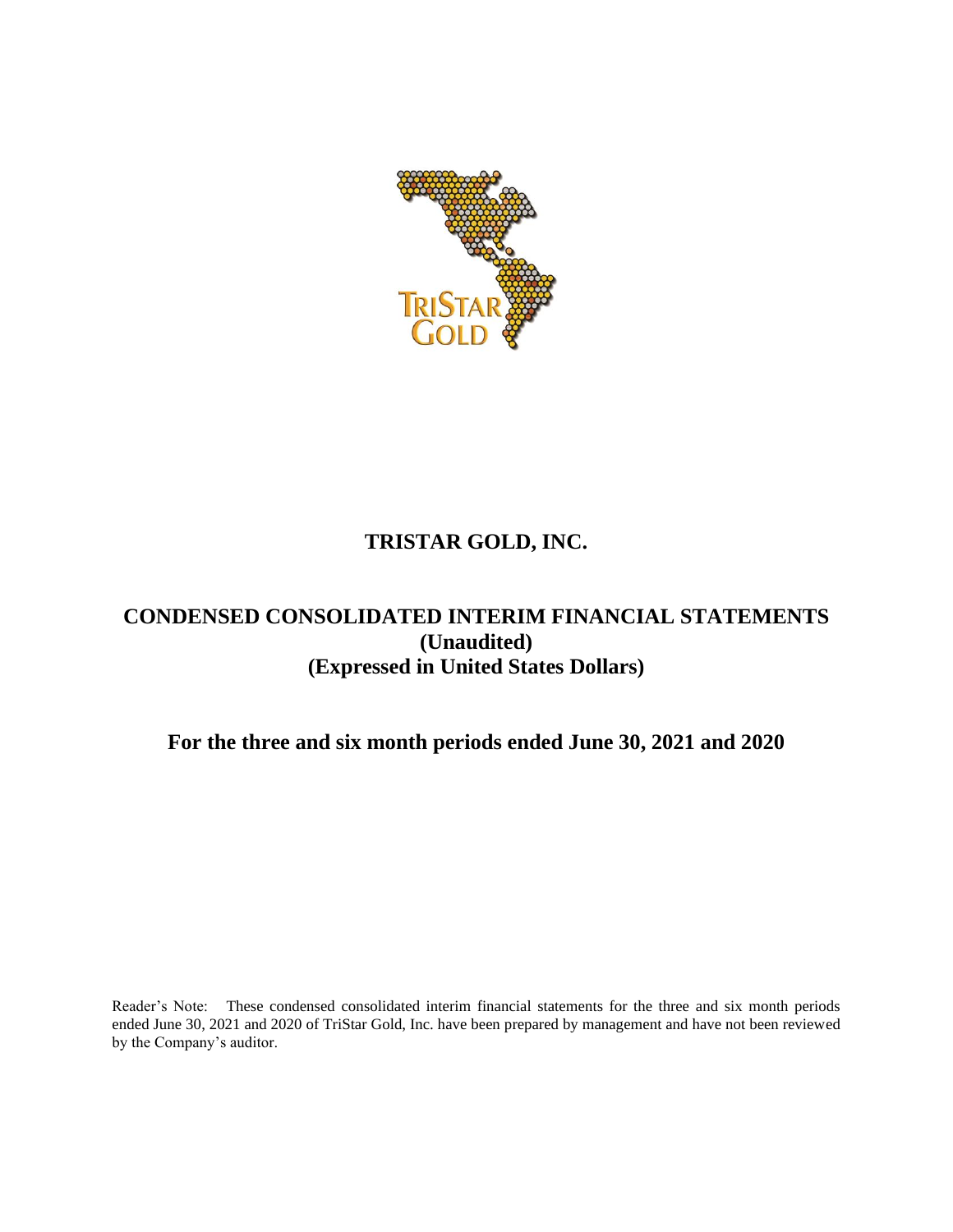## **TriStar Gold, Inc. Condensed Consolidated Interim Statements of Financial Position (Unaudited) (Expressed in United States Dollars)**

|                                                                                            | June 30, 2021    | December 31, 2020 |
|--------------------------------------------------------------------------------------------|------------------|-------------------|
| <b>Assets</b>                                                                              |                  |                   |
| Current assets:                                                                            |                  |                   |
| Cash and cash equivalents (Note 6)                                                         | \$<br>7,457,935  | \$<br>10,022,590  |
| Accounts receivable                                                                        | 14,698           | 25,570            |
| Prepaid expenses                                                                           | 133,278          | 158,469           |
| Total current assets                                                                       | 7,605,911        | 10,206,629        |
| Non-current assets:                                                                        |                  |                   |
| Mineral properties and deferred expenditures (Note 7)                                      | 20,622,694       | 18,985,590        |
| Plant and equipment, net (Note 8)                                                          | 28,511           | 42,686            |
| Total non-current assets                                                                   | 20,651,205       | 19,028,276        |
| Total assets                                                                               | \$<br>28,257,116 | \$<br>29,234,905  |
| Liabilities and Shareholders' equity                                                       |                  |                   |
| Current liabilities:                                                                       |                  |                   |
| Accounts payable and accrued liabilities                                                   | \$<br>252,890    | \$<br>528,711     |
| Total current liabilities                                                                  | 252,890          | 528,711           |
| Non-current liabilities:                                                                   |                  |                   |
| Provisions (Note 9)                                                                        | 254,825          | 233,205           |
| Warrants liability (Note 10)                                                               | 2,750,887        | 3,212,827         |
| Total non-current liabilities                                                              | 3,005,712        | 3,446,032         |
| <b>Total liabilities</b>                                                                   | 3,258,602        | 3,974,743         |
| Shareholders' equity:                                                                      |                  |                   |
| Share capital (Note 11)                                                                    | 52,412,971       | 52,356,302        |
| Capital reserve (Note 11, Note 1, Note 14 and Note 17)                                     | 3,946,113        | 3,864,330         |
| Accumulated deficit                                                                        | (31,360,570)     | (30,960,470)      |
| Total shareholders' equity                                                                 | 24,998,514       | 25,260,162        |
| Total liabilities and shareholders' equity                                                 | \$<br>28,257,116 | \$<br>29,234,905  |
|                                                                                            |                  |                   |
| Nature of Operations and Going Concern (Note 2)<br>Commitments and Contingencies (Note 18) |                  |                   |

Approved on behalf of the Board of Directors. Director: "Mark E. Jones, III"

Director: "Nicholas Appleyard"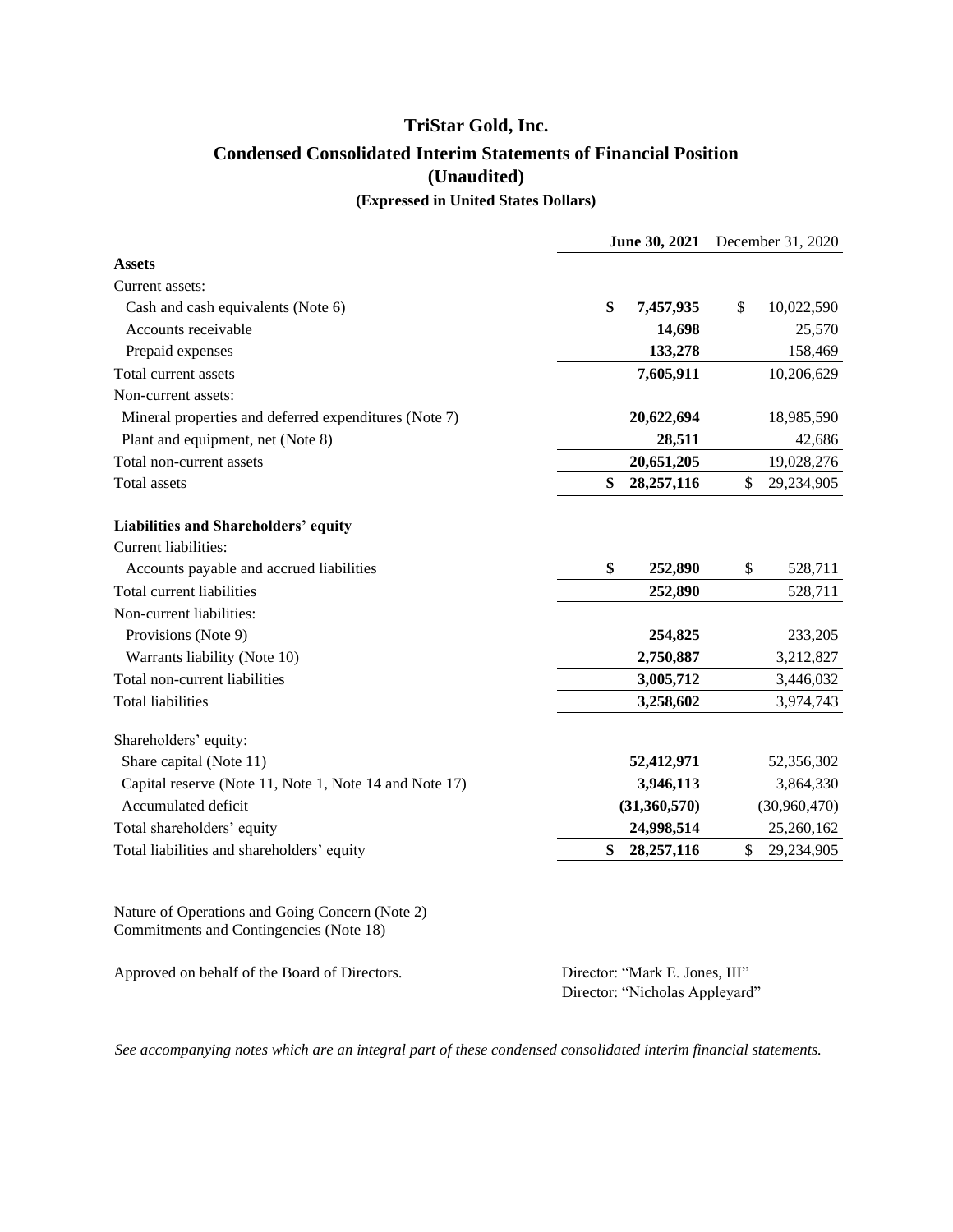# **Condensed Consolidated Interim Statements of Comprehensive Loss (Unaudited)**

#### **(Expressed in United States Dollars)**

|                                                                              |    | Three months ended |               |             | Six months ended |               |              |               |  |
|------------------------------------------------------------------------------|----|--------------------|---------------|-------------|------------------|---------------|--------------|---------------|--|
|                                                                              |    | June 30, 2021      | June 30, 2020 |             |                  | June 30, 2021 |              | June 30, 2020 |  |
| Expenses:                                                                    |    |                    |               |             |                  |               |              |               |  |
| General and administrative (Note 9, Note 15 and<br>Note $17)$                | \$ | 341,689            | \$            | 243,648     | \$               | 977,783       | $\mathbb{S}$ | 670,434       |  |
| Foreign exchange (gain) losses                                               |    | (15,694)           |               | (43,901)    |                  | (114, 502)    |              | (21,480)      |  |
|                                                                              |    | 325,995            |               | 199,747     |                  | 863,281       |              | 648,954       |  |
| Other income (expenses):                                                     |    |                    |               |             |                  |               |              |               |  |
| Warrants liability fair value change (Note 10)                               |    | (217, 180)         |               | (1,467,163) |                  | 459,022       |              | (1,980,290)   |  |
| Bank charges                                                                 |    | (1, 562)           |               | (1,572)     |                  | (3,307)       |              | (3,174)       |  |
| Interest income                                                              |    | 2,158              |               | 18,802      |                  | 7,466         |              | 38,736        |  |
|                                                                              |    | (216,584)          |               | (1,449,933) |                  | 463,181       |              | (1,944,728)   |  |
| Net loss and comprehensive loss for the period                               | \$ | (542, 579)         | \$            | (1,649,680) | \$               | (400, 100)    | \$           | (2,593,682)   |  |
| Basic and diluted loss per share (Note 16)                                   | -S | (0.00)             | \$            | (0.01)      | \$               | (0.00)        | \$           | (0.01)        |  |
| Basic and diluted weighted-average number of<br>shares outstanding (Note 16) |    | 229,960,372        |               | 193,331,913 |                  | 229,918,521   |              | 192,730,264   |  |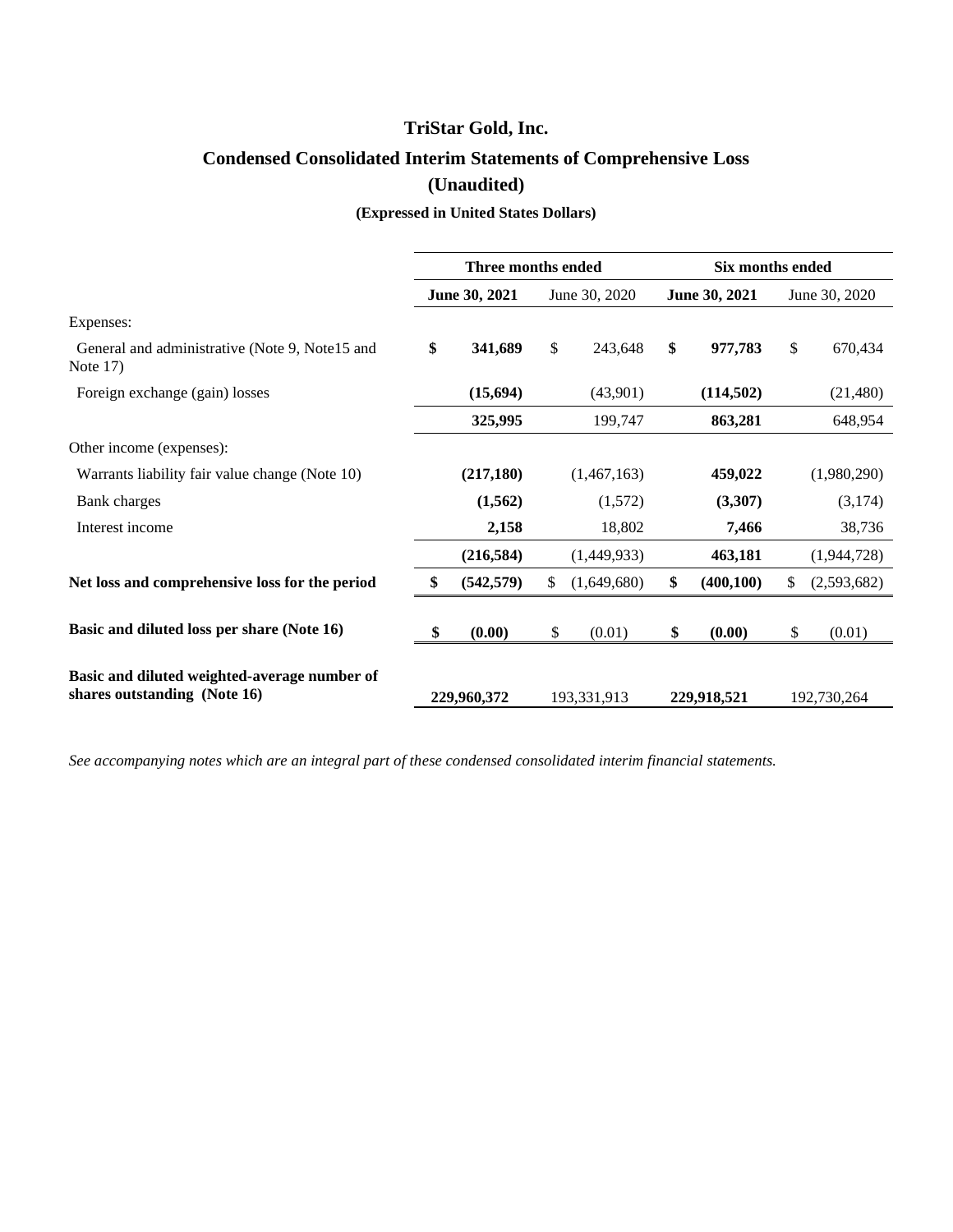# **Condensed Consolidated Interim Statements of Changes in Shareholders' Equity (Unaudited)**

**(Expressed in United States Dollars)**

|                                                                  |             | <b>Common Shares</b> | Capital        | Deficit and<br>Accumulated<br><b>Other</b><br>Comprehensive | <b>Total</b><br>Shareholders' |  |
|------------------------------------------------------------------|-------------|----------------------|----------------|-------------------------------------------------------------|-------------------------------|--|
|                                                                  | Number      | Amount               | <b>Reserve</b> | Loss                                                        | <b>Equity</b>                 |  |
| <b>Balance at December 31, 2020</b>                              | 229,685,372 | \$52,356,302         | \$3,864,330    | \$ (30,960,470)                                             | \$25,260,162                  |  |
| Shares issued on exercise of warrants (Note 10 and Note 11)      | 275,000     | 56,669               |                |                                                             | 56,669                        |  |
| Stock-based compensation (Note 11, Note 13, Note 14 and Note 17) |             |                      | 81.783         |                                                             | 81,783                        |  |
| Net loss and comprehensive loss for the period                   |             |                      |                | (400.100)                                                   | (400, 100)                    |  |
| <b>Balance at June 30, 2021</b>                                  | 229,960,372 | \$52,412,971         | \$3,946,113    | \$ (31,360,570)                                             | \$24,998,514                  |  |

|                                                             |                          |              |             | Deficit and<br>Accumulated<br>Other | Total         |
|-------------------------------------------------------------|--------------------------|--------------|-------------|-------------------------------------|---------------|
|                                                             | <b>Common Shares</b>     |              | Capital     | Comprehensive                       | Shareholders' |
|                                                             | Number                   | Amount       | Reserve     | Loss                                | Equity        |
| Balance at December 31, 2019                                | 189.954.440              | \$45,072,223 | \$4.791,167 | \$ (30,835,196)                     | \$19,028,194  |
| Shares issued on exercise of options (Note 11 and Note 13)  | 3.450,000                | 1,255,327    | (764,300)   |                                     | 491,027       |
| Shares issued on exercise of warrants (Note 10 and Note 11) | 200,000                  | 55,217       |             | $\overline{\phantom{a}}$            | 55,217        |
| Stock-based compensation (Note 11, Note 13 and Note 14)     |                          |              | 18.872      |                                     | 18.872        |
| Net loss and comprehensive loss for the period              | $\overline{\phantom{a}}$ |              |             | (2,593,682)                         | (2,593,682)   |
| Balance at June 30, 2020                                    | 193,604,440              | \$46,382,767 | \$4,045,739 | \$ (33,428,878)                     | \$16,999,628  |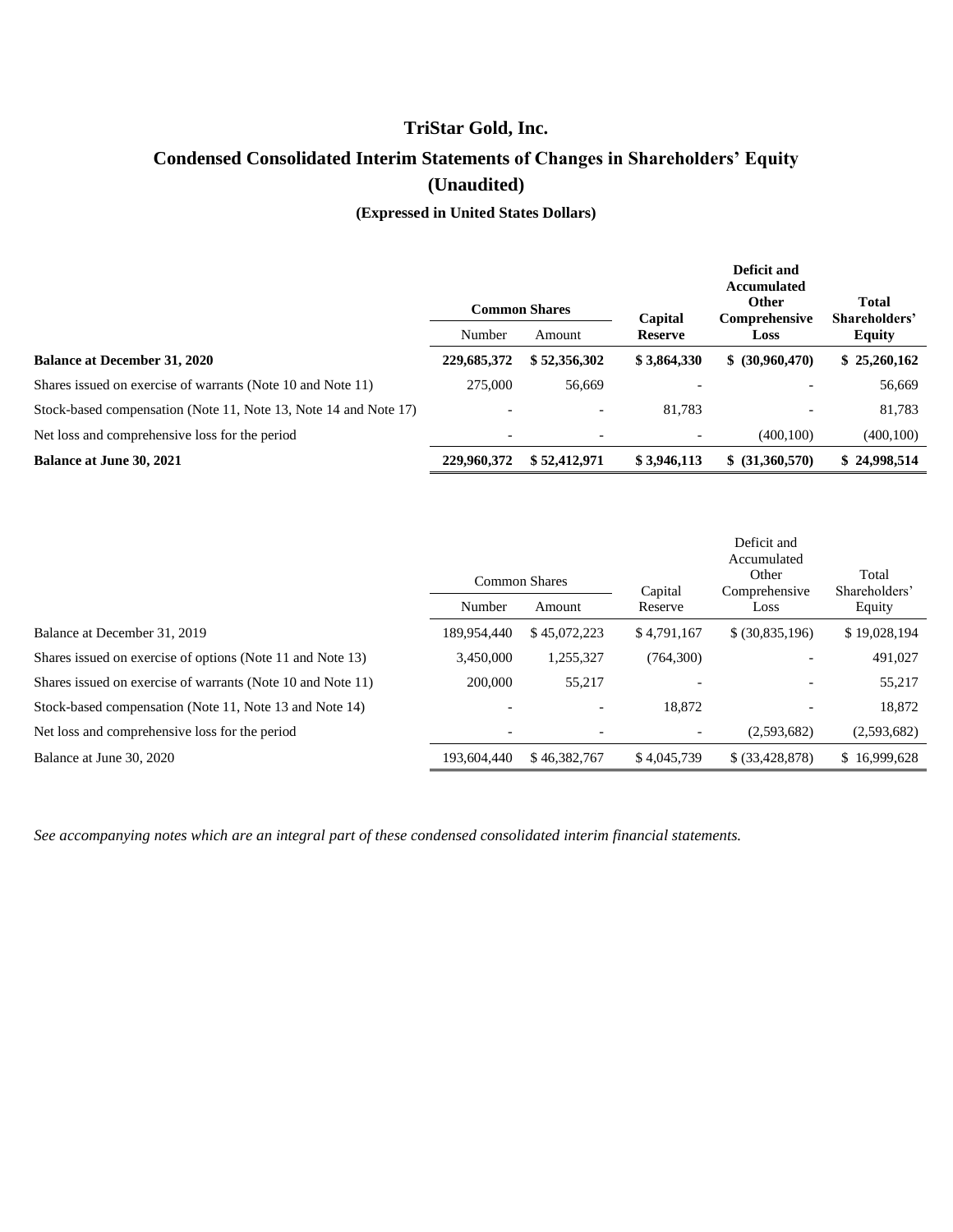# **TriStar Gold, Inc. Condensed Consolidated Interim Statements of Cash Flows (Unaudited)**

## **(Expressed in United States Dollars)**

|                                                                                                           | For the three months ended |               |    |               | For the six months ended |                      |                     |  |
|-----------------------------------------------------------------------------------------------------------|----------------------------|---------------|----|---------------|--------------------------|----------------------|---------------------|--|
|                                                                                                           |                            | June 30, 2021 |    | June 30, 2020 |                          | June 30, 2021        | June 30, 2020       |  |
| <b>Operating activities</b>                                                                               |                            |               |    |               |                          |                      |                     |  |
| Net loss for the period                                                                                   | \$                         | (542, 579)    | \$ | (1,649,680)   | \$                       | (400, 100)           | \$(2,593,682)       |  |
| Adjustments to reconcile net loss to net cash provided by<br>(used in) operating activities:              |                            |               |    |               |                          |                      |                     |  |
| Depreciation (Note 9)                                                                                     |                            | 410           |    | 441           |                          | 790                  | 985                 |  |
| Stock-based compensation (Note 11, Note 13 and Note 14)<br>Warrants liability fair value change (Note 10) |                            | 217,180       |    | 1,467,163     |                          | 81,783<br>(459, 022) | 18,872<br>1,980,290 |  |
| Changes in non-cash operating working capital:                                                            |                            |               |    |               |                          |                      |                     |  |
| Accounts receivable                                                                                       |                            | 1,483         |    | (22, 379)     |                          | 10,872               | (35, 154)           |  |
| Prepaid expenses                                                                                          |                            | 18,955        |    | 86,233        |                          | 25,191               | 101,832             |  |
| Accounts payable and accrued liabilities                                                                  |                            | (12,169)      |    | (59, 184)     |                          | (275, 822)           | (430, 369)          |  |
| Provisions (Note 9)                                                                                       |                            | 29,191        |    | (10,037)      |                          | 21,620               | (74, 774)           |  |
| Net cash used in operating activities                                                                     |                            | (287, 529)    |    | (187, 443)    |                          | (994, 688)           | (1,032,000)         |  |
| <b>Investing activities</b>                                                                               |                            |               |    |               |                          |                      |                     |  |
| Mineral properties acquisition and exploration (Note 7)                                                   |                            | (846, 043)    |    | (956, 396)    |                          | (1,612,768)          | (1,962,560)         |  |
| Purchase of equipment (Note 8)                                                                            |                            |               |    | (668)         |                          | (10, 951)            | (6, 463)            |  |
| Net cash used in investing activities                                                                     |                            | (846, 043)    |    | (957,064)     |                          | (1,623,719)          | (1,969,023)         |  |
| <b>Financing activities</b>                                                                               |                            |               |    |               |                          |                      |                     |  |
| Net proceeds from exercise of options (Note 11 and Note 13)                                               |                            |               |    | 52,133        |                          |                      | 491,027             |  |
| Net proceeds from exercise of warrants (Note 10 and Note 11)                                              |                            |               |    |               |                          | 53,752               | 37,615              |  |
| Proceeds from sale of Royalty (Note 7)                                                                    |                            | ä,            |    | ÷             |                          |                      | 1,500,000           |  |
| Net cash provided by financing activities                                                                 |                            |               |    | 52,133        |                          | 53,752               | 2,028,642           |  |
| Net increase (decrease) in cash and cash equivalents                                                      |                            | (1, 133, 572) |    | (1,092,374)   |                          | (2,564,655)          | (972, 381)          |  |
| Cash and cash equivalents, beginning of period                                                            |                            | 8,591,507     |    | 5,661,122     |                          | 10,022,590           | 5,541,129           |  |
| Cash and cash equivalents, end of period                                                                  | \$                         | 7,457,935     | \$ | 4,568,748     | \$                       | 7,457,935            | \$<br>4,568,748     |  |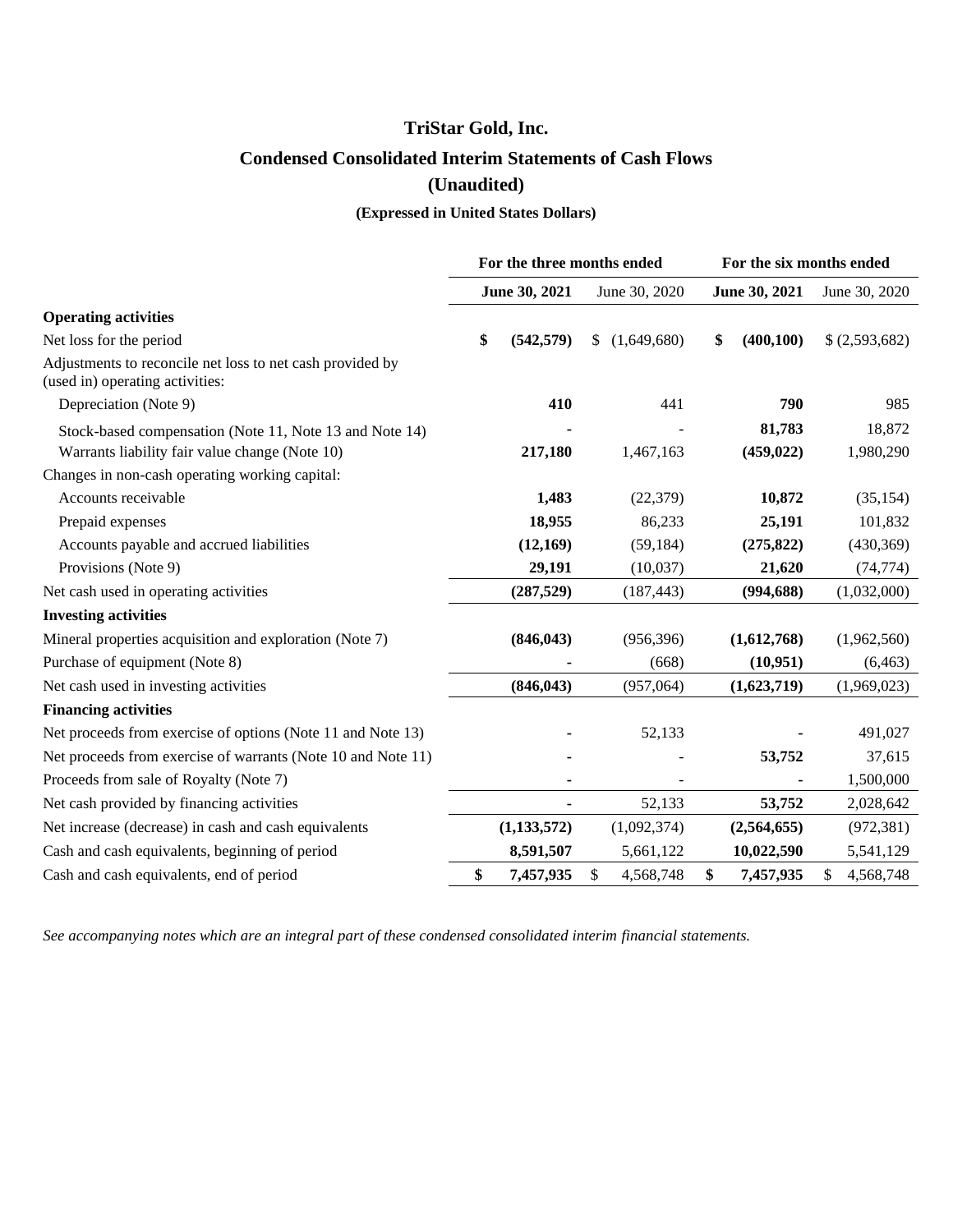#### **Notes to the Condensed Consolidated Interim Financial Statements (Unaudited) (Expressed in United States Dollars)**

#### **For the three and six month periods ended June 30, 2021 and 2020**

#### **1. Corporate Information**

TriStar Gold, Inc. ("TriStar" or the "Company") was incorporated on May 21, 2010, in British Columbia, Canada. The Company is listed on the TSX Venture Exchange ("TSX"), under the symbol TSG.V and on the OTCQX, under the symbol TSGZF. The address of the Company's corporate office and principal place of business is 7950 E Acoma Drive, Suite 209, Scottsdale, Arizona, United States, 85260.

TriStar was created to hold certain existing Brazauro Resources Corporation ("Brazauro") assets as a result of an Arrangement Agreement (the "Arrangement") between Brazauro and Eldorado Gold Corporation ("Eldorado"). Under the "spin out" Arrangement Brazauro transferred certain Brazilian mineral exploration properties and Eldorado provided a cash contribution for working capital of \$10 million to TriStar. The completion of the Arrangement occurred on July 20, 2010.

#### **2. Nature of Operations and Going Concern**

TriStar's primary business focus is the acquisition, exploration and development of precious metal prospects in the Americas, including its current focus on advancing the exploration success of Castelo de Sonhos ("CDS") located in the Tapajós Gold District of Brazil's northerly Pará State. The Company is concentrating its exploration activities on the CDS property because the Company believes CDS has the potential to host several million ounces of gold.

The Company's current properties are in the exploration stage and have not yet been proven to be commercially developable. The continued operations of the Company and the recoverability of the amounts shown for mineral property are dependent upon the existence of economically recoverable mineral reserves, the ability of the Company to obtain necessary financing to complete the exploration and development of such properties, and the future profitable production from or disposition of such properties.

The Company has no source of revenue. Its ability to continue as a going concern and meet its commitments as they become due, including completion of the exploration and development of its mineral property interests and to meet its general and administrative expenses, is dependent on the Company's ability to obtain the necessary financing. The Company relies primarily on the sale of its treasury securities to fund its operations and the Company's cash position is currently sufficient to maintain its planned operations for the remainder of 2021. Management may raise additional capital to finance operations and expected growth. Although the Company has been successful in raising funds in the past, there can be no assurance that adequate funding will be available in the future, or available under terms favorable to the Company.

For the three month period ended June 30, 2021, the Company reported a net loss of \$542,579 (June 30, 2020: net loss \$1,649,680). The Company's accumulated deficit at June 30, 2021, was \$31,360,570 (December 31, 2020: \$30,960,470). The unaudited condensed consolidated interim financial statements ("consolidated financial statements") have been prepared by management in accordance with International Financial Reporting Standards ("IFRS") applicable to a going concern, which assumes that the Company will be able to meet its obligations and continue its operations for one year, adverse financial conditions may cast substantial doubt upon the validity of this assumption.

These consolidated financial statements do not include any additional adjustments to the recoverability and classification of certain recorded asset amounts, classification of certain liabilities and changes to the Condensed Consolidated Interim Statements of Comprehensive Loss that may be necessary if the Company was unable to continue as a going concern.

#### **3. Basis of Presentation**

#### **Statement of Compliance**

The consolidated financial statements for the three and six month periods ended June 30, 2021 and 2020 have been prepared in accordance with IAS 34, *Interim Financial Reporting* ("IAS 34"). Accordingly, certain information and disclosures normally included in annual financial statements prepared in accordance with IFRS, as issued by the International Accounting Standards Board ("IASB") in effect at June 30, 2021, have been omitted or condensed.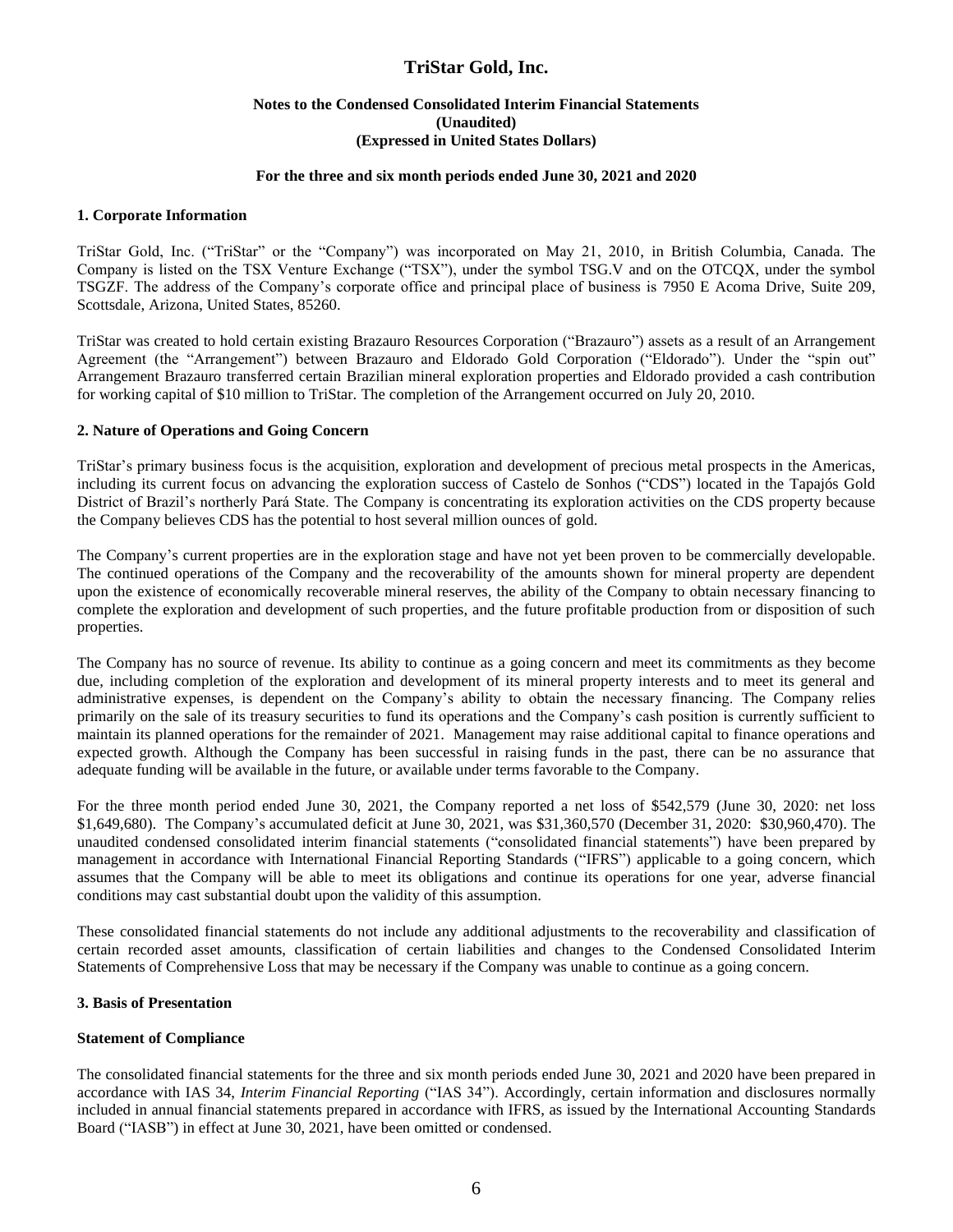#### **Notes to the Condensed Consolidated Interim Financial Statements (Unaudited) (Expressed in United States Dollars)**

#### **For the three and six month periods ended June 30, 2021 and 2020**

#### **3. Basis of Presentation (continued)**

These consolidated financial statements were authorized for issuance by the Board of Directors of the Company on August 26, 2021.

#### **Basis of measurement**

These consolidated financial statements have been prepared on a historical cost basis, as modified by the revaluation of available-for-sale financial assets, and financial assets and financial liabilities at fair value through profit or loss. These consolidated financial statements are presented in United States dollars ("U.S. dollars"), unless otherwise noted.

#### **4. Significant Accounting Policies**

These consolidated financial statements have been prepared on the basis of accounting policies and methods of computation consistent with those applied in the Company's December 31, 2020, audited annual consolidated financial statements. The accompanying unaudited condensed consolidated interim financial statements should be read in conjunction with the Company's audited consolidated financial statements for the year ended December 31, 2020.

#### **5. Critical Accounting Judgments and Key sources of estimation uncertainty**

The preparation of the Company's condensed consolidated interim financial statements in conformity with IFRS requires management to make estimates based on assumptions about future events that affect the reported amount of assets and liabilities and disclosures of contingent assets or liabilities at the date of the financial statements, and the reported amounts of income and expenses during the reported periods.

The estimates and associated assumptions are based upon historical experience and various other factors that are believed to be reasonable under the circumstances, the results of which form the basis of making judgments about carrying values of assets and liabilities that are not readily apparent from other sources. Actual results could differ from those estimates.

The estimates and underlying assumptions are reviewed on an on-going basis. Revisions to accounting estimates are recognized prospectively in the period in which the estimate is revised.

Material areas that require estimates and assumptions as the basis for determining the reported amounts include, but are not limited to, the following:

*Going concern.* Management considers whether there exists any events or conditions that may cast doubt on the Company's ability to continue as a going concern. Considerations take into account all available information about the future including the availability of debt and equity financing as well as the Company's working capital balance and future cash commitments.

*Functional currency.* The functional currency of each of the Company's entities is measured using the currency of the primary economic environment in which that entity operates. The functional currency of all entities within the group is the U.S. dollar. Functional currency of each of the entities was determined based on the currency that mainly influences sales prices for goods and services, labor, material and other costs and the currency in which funds from financing activities are generated.

*Impairment of assets.* Management assesses each cash generating unit ("CGU") at each reporting period to determine whether any indication of impairment exists. In addition, management assesses a CGU for impairment if events or changes in circumstances indicate that the carrying value may not be recoverable. Where an indicator of impairment exists, a formal estimate of the recoverable amount is made which is considered to be the higher of the fair value less costs to sell and its value in use. These assessments require the use of estimates and assumptions such as future capital requirements and assessments of preliminary assay results. Fair value is determined as the amount that could be obtained from the sale of the asset in an arm'slength transaction between knowledgeable and willing parties.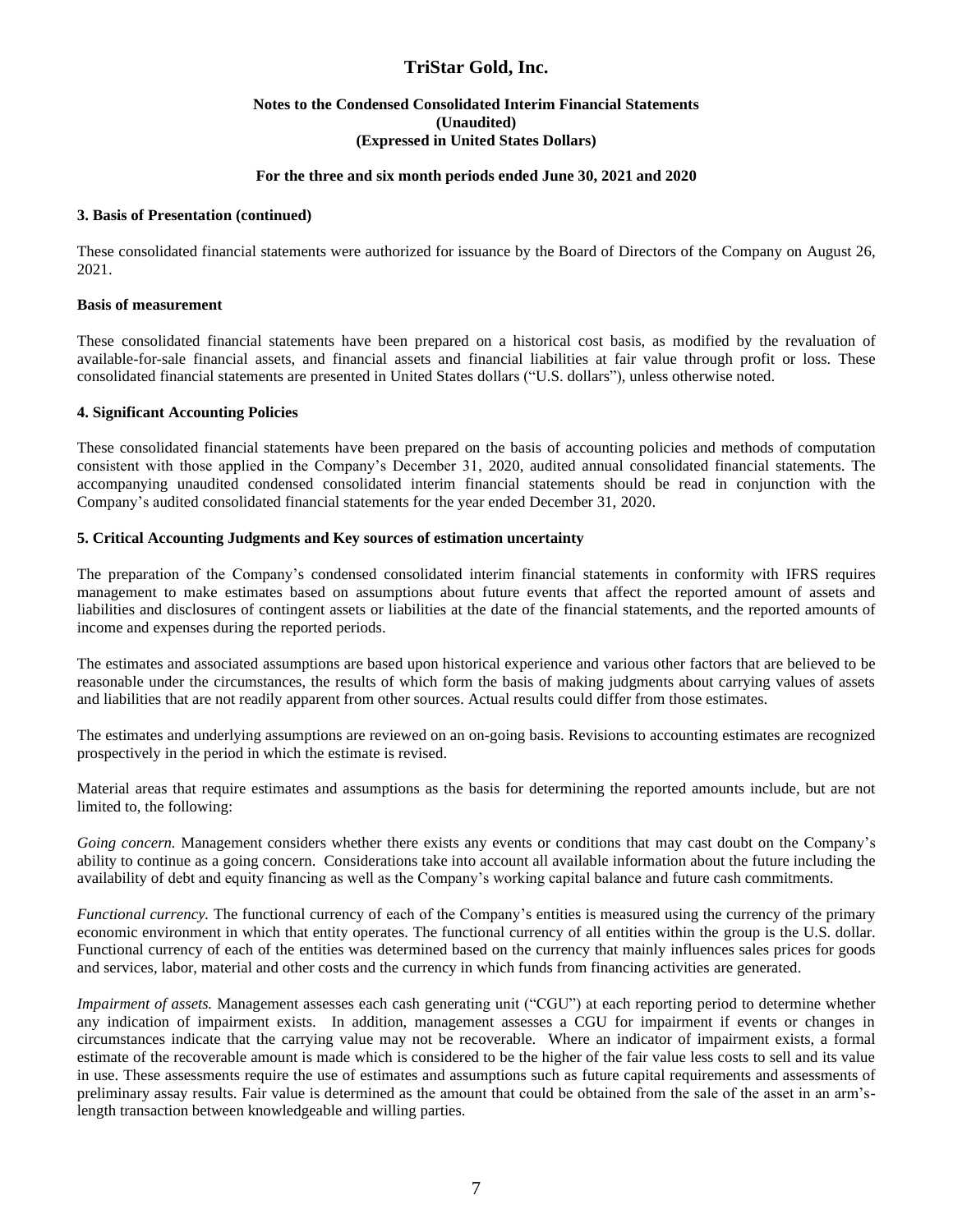#### **Notes to the Condensed Consolidated Interim Financial Statements (Unaudited) (Expressed in United States Dollars)**

#### **For the three and six month periods ended June 30, 2021 and 2020**

#### **5. Critical Accounting Judgments and Key Sources of Estimation Uncertainty (continued)**

*Fair value of derivative financial instruments (Warrants Liability).* Management assesses the fair value of the Company's financial derivatives in accordance with the accounting policy stated in Note 4 to the consolidated audited financial statements. Fair values of warrants have been measured using the Black-Scholes model, taking into account the terms and conditions upon which the warrants are granted. These calculations require the use of estimates and assumptions. Changes in assumptions concerning volatilities, interest rates and expected life could have significant impact on the fair valuation attributed to the Company's financial derivatives. When these assumptions change or become known in the future, such differences will impact asset and liability carrying values in the period in which they change or become known.

*Fair value of stock options and stock-based compensation.* Management assesses the fair value of stock options granted in accordance with the accounting policy stated in Note 4 to the consolidated audited financial statements. The fair value of the options granted is measured using the Black-Scholes model, taking into account the terms and conditions upon which the options are granted. Changes in assumptions concerning volatilities, interest rates and expected life could have significant impact on the fair valuation attributed to the Company's stock options.

*Mineral resources.* The Company estimates its measured and indicated and inferred mineral resources for Castelo de Sonhos based upon information compiled by Qualified Persons, as defined in National Instrument 43-101. Information relative to geological data on the size, depth, grade and shape of the mineralized body requires complex geological and geo-statistical judgements to interpret data, which judgements themselves contain significant estimates and assumptions.

Changes in the measured and indicated and inferred mineral resources may impact the carrying value of mineral properties and deferred expenditures.

*Uncertainty due to COVID-19.* The duration and full financial effect of the COVID-19 pandemic is unknown at this time, as are the measures taken by governments, the Company or others to attempt to reduce the spread of COVID-19. Any estimate of the length and severity of these developments is therefore subject to significant uncertainty, and accordingly estimates of the extent to which the COVID-19 may materially and adversely affect the Company's operations, financial results and condition in future periods are also subject to significant uncertainty. To the extent that inputs and assumptions used as at June 30, 2021 to arrive at accounting estimates and asset values have changed during the period, whether as a result of the COVID-19 or otherwise, the changes have been considered and reflected, where appropriate, in the consolidated financial statements. These inputs and assumptions relate to, among other things, interest rates, foreign exchange rates, cost of capital, commodity prices, and the amount and timing of future cash flows, while accounting judgments take into consideration the business and economic uncertainties caused by the COVID-19 and by the future response of governments, the Company and others to those uncertainties. In the current environment, the inputs and assumptions and judgements are subject to greater variability than normal, which could in the future significantly affect judgments, estimates and assumptions made by management as they relate to potential impact of the COVID-19 on various financial accounts and note disclosures and could lead to a material adjustment to the carrying value of the assets or liabilities affected. The impact of current uncertainty on judgments, estimates and assumptions extends but is not limited to the Company's valuation of the long-term assets (including the assessment for impairment and impairment reversal), estimation of reclamation provisions, estimation of mineral reserves and mineral resources, and estimation of income and mining taxes. Actual results may differ materially from these estimates.

#### **6. Cash and Cash Equivalents**

Cash and cash equivalents include:

|                                              |   | <b>Balance at</b><br><b>June 30, 2021</b> | <b>Balance at</b><br><b>December 31, 2020</b> |                      |  |  |
|----------------------------------------------|---|-------------------------------------------|-----------------------------------------------|----------------------|--|--|
| Cash:<br>Cash at bank<br>Investment accounts | S | 984,443<br>6,473,492                      | S                                             | 937.777<br>9,084,813 |  |  |
| Total                                        |   | 7,457,935                                 |                                               | 10.022.590           |  |  |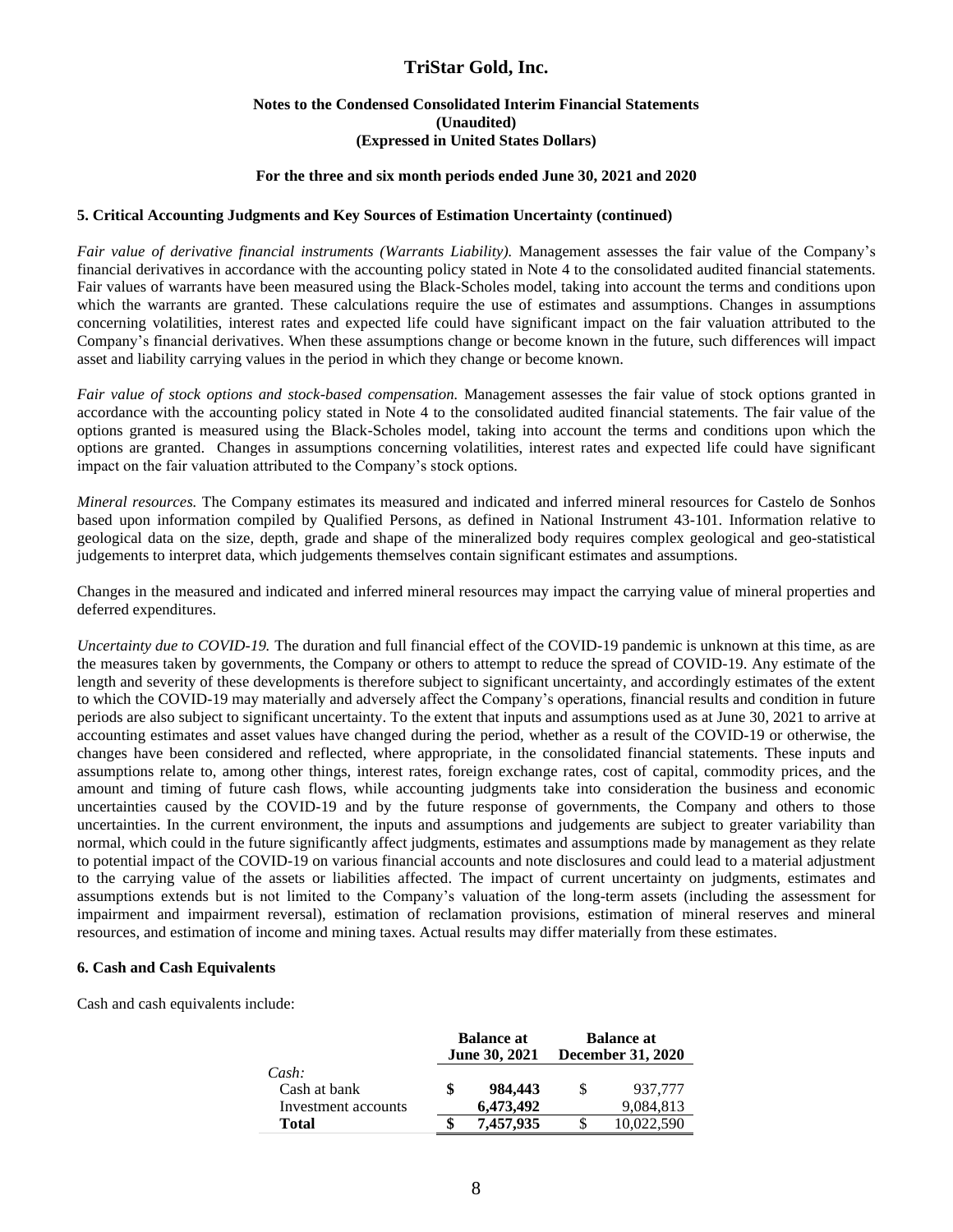#### **Notes to the Condensed Consolidated Interim Financial Statements (Unaudited) (Expressed in United States Dollars)**

#### **For the three and six month periods ended June 30, 2021 and 2020**

#### **6. Cash and Cash Equivalents (continued)**

As at June 30, 2021 the investment accounts include saving accounts with a balance of \$246,292 (December 31, 2020: \$1,157,813) and Redeemable Short Term Investment Certificates with a balance of \$6,227,200 (December 31, 2020: \$7,927,000) with annual interest rates between 0.10% and 0.15% (December 31, 2020: between 0.10% and 1.25%) and maturity date of less than a year.

#### **7. Mineral Properties and Deferred Expenditures**

Although the Company has taken steps to verify title to mineral properties in which it has an interest, these procedures cannot guarantee the Company's title to all of its properties. Such properties may be subject to prior mineral rights applications with priority, prior unregistered agreements or transfers or indigenous land claims, and title may be affected by undetected defects. Certain of the mineral rights held by the Company are held under applications for mineral rights or renewal of mineral rights and, until final approval of such applications is received, the Company's rights to such mineral rights may not materialize and the exact boundaries of the Company's properties may be subject to adjustment. The Company does not maintain title insurance on its properties.

#### **Castelo de Sonhos Property (Brazil)**

On November 9, 2010, the Company entered into an agreement with a third-party vendor to acquire 100% of the mineral rights to the Castelo de Sonhos property in Brazil. Pursuant to this agreement and subsequent amendments (three such amendments were agreed to), between 2010 and 2016, the Company made monetary payments totaling \$2,750,000 and issued the vendors a total of 2,000,000 common shares of the Company.

All agreed fixed price payments have been made. However, under the Second Amending Agreement, the Company agreed to pay the vendor \$3,600,000 out of production from the property over and above its royalty. At its option, TriStar may pay to the vendor \$1,500,000 on or prior to the making of a construction decision in lieu of the payment out of production.

Under the original agreement, the vendors had the right to receive a payment equal to \$1.00 per ounce should a gold deposit with proven and probable reserves in excess of 1 million troy ounces be identified and the property owner will retain a 2% Net Smelter Return ("NSR") royalty, half of which can be purchased by TriStar (since transferred to Royal Gold) at any time and which amount will be calculated based on the indicated and measured reserves identified by a feasibility study.

On August 2, 2019, the Company, through its subsidiary Mineracao Castelo de Sonhos Ltda., entered into a Royalty Agreement with RG Royalties, LLC ("RG"), a subsidiary of Royal Gold, Inc. Under the Royalty Agreement TriStar will sell and grant to RG a newly created 1.5% NSR royalty (incrementally earned pro-rata with the funding schedule) on the CDS property for the purchase price of \$7,250,000. Additionally, as part of the agreement, for a total consideration of \$250,000 the Company has granted International Royalty Corporation ("IRC"), a wholly-owned subsidiary of RG, a total of 19,640,000 common share purchase warrants (issued pro-rata with the funding schedule), each entitling IRC to purchase one common share of TriStar Gold Inc. at an exercise price of Can\$0.25 per common share for a period of five years. All payments have been received pursuant to this agreement.

Mineral properties and deferred expenditures were as follows:

|                                                                         | <b>Balance at</b><br><b>December 31, 2020</b> | <b>Additions</b> | <b>Sale of Royalty</b> | <b>Balance at</b><br><b>June 30, 2021</b> |                             |  |
|-------------------------------------------------------------------------|-----------------------------------------------|------------------|------------------------|-------------------------------------------|-----------------------------|--|
| Castelo de Sonhos Properties:<br>Acquisition costs<br>Exploration costs | 3,303,945<br>21,820,055                       | 1,637,104        |                        | \$                                        | 3,303,945<br>23,457,159     |  |
| <b>Total Deferred Expenditures</b><br>Sale of Royalty                   | 25,124,000<br>(6, 138, 410)                   | 1,637,104        |                        |                                           | 26,761,104<br>(6, 138, 410) |  |
| <b>Total Carrying Amount</b>                                            | 18,985,590                                    | 1,637,104        |                        |                                           | 20,622,694                  |  |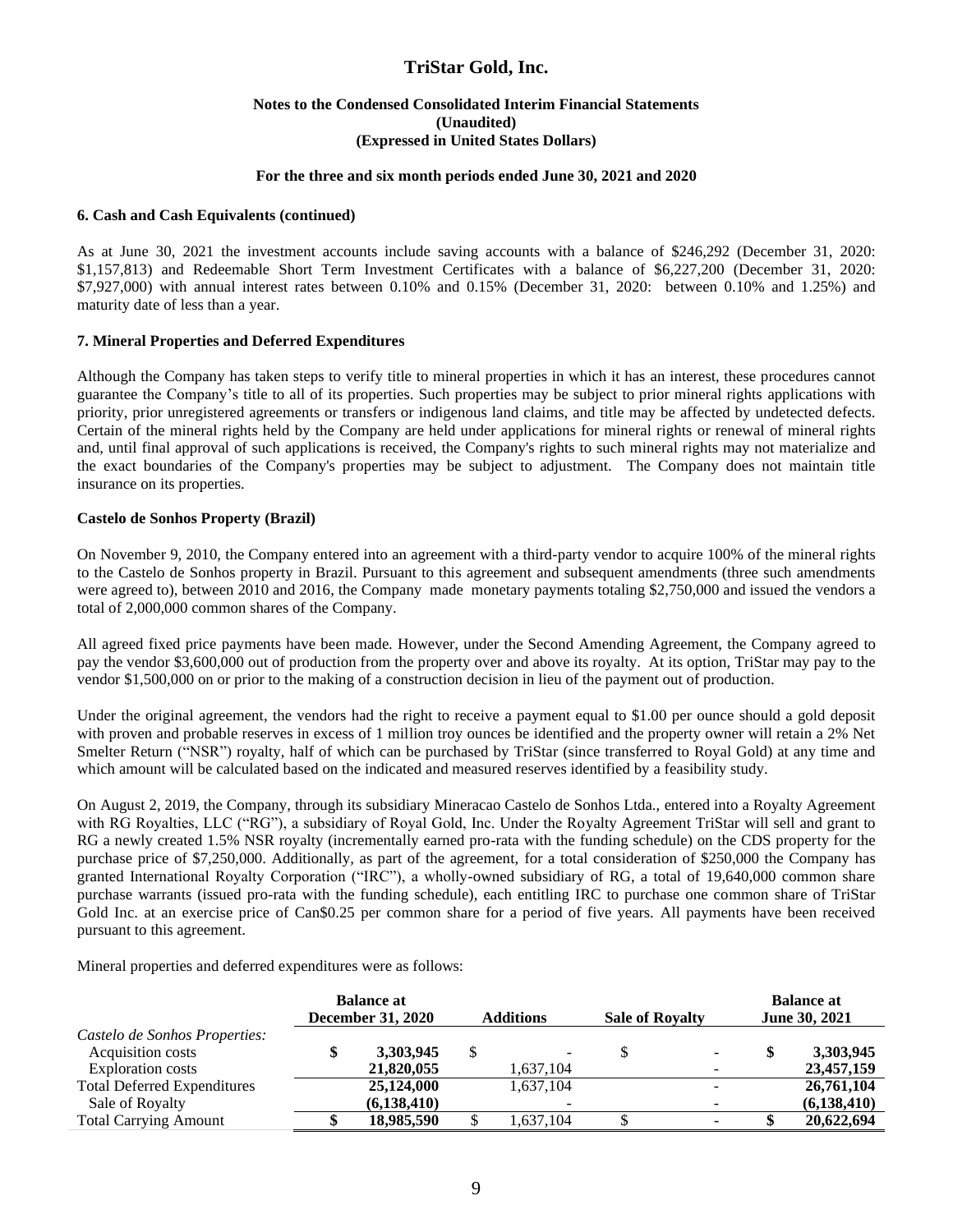#### **Notes to the Condensed Consolidated Interim Financial Statements (Unaudited) (Expressed in United States Dollars)**

#### **For the three and six month periods ended June 30, 2021 and 2020**

#### **7. Mineral Properties and Deferred Expenditures (continued)**

|                                    | Balance at<br>December 31, 2019 |             |  | <b>Additions</b> | Impairments/<br>Write-Off | Balance at<br>June 30, 2020 |              |  |
|------------------------------------|---------------------------------|-------------|--|------------------|---------------------------|-----------------------------|--------------|--|
| Castelo de Sonhos Properties:      |                                 |             |  |                  |                           |                             |              |  |
| Acquisition costs                  |                                 | 3,303,945   |  |                  |                           | S                           | 3,303,945    |  |
| Exploration costs                  |                                 | 17,902,957  |  | 1,986,889        |                           |                             | 19,889,846   |  |
| <b>Total Deferred Expenditures</b> |                                 | 21,206,902  |  | 1,986,889        |                           |                             | 23, 193, 791 |  |
| Sale of Royalty                    |                                 | (5,150,931) |  |                  | (987, 479)                |                             | (6,138,410)  |  |
| <b>Total Carrying Amount</b>       |                                 | 16,055,971  |  | 1,986,889        | (987, 479)                |                             | 17,055,381   |  |

During the periods ended June 30, 2021 and 2020, the additions to exploration costs include the following:

|                                              | Three months ended   |         |               |         |                      | Six months ended |               |         |  |  |
|----------------------------------------------|----------------------|---------|---------------|---------|----------------------|------------------|---------------|---------|--|--|
|                                              | <b>June 30, 2021</b> |         | June 30, 2020 |         | <b>June 30, 2021</b> |                  | June 30, 2020 |         |  |  |
| Castelo de Sonhos Properties:                |                      |         |               |         |                      |                  |               |         |  |  |
| Camp costs                                   |                      | 116.516 |               | 58.480  | \$                   | 245,921          | \$            | 205,364 |  |  |
| Wages, salaries and benefits costs (Note 17) |                      | 145,452 |               | 167.917 |                      | 336,308          |               | 297,475 |  |  |
| Geological analysis costs                    |                      | 170,760 |               | 288,297 |                      | 302,173          |               | 459,013 |  |  |
| Drilling costs                               |                      | 189,625 |               | 330.616 |                      | 327,824          |               | 676,413 |  |  |
| Other costs                                  |                      | 235,870 |               | 120,831 |                      | 424.878          |               | 348,624 |  |  |
| <b>Total Exploration Costs</b>               |                      | 858,223 |               | 966,141 |                      | 1,637,104        |               | 986,889 |  |  |

#### **8. Plant and Equipment**

Plant and equipment were as follows:

|                                  | <b>Balance at</b><br><b>December 31, 2020</b> | <b>Additions</b> | <b>Disposals</b> |  | <b>Balance at</b><br>June 30, 2021 |           |
|----------------------------------|-----------------------------------------------|------------------|------------------|--|------------------------------------|-----------|
| Cost:                            |                                               |                  |                  |  |                                    |           |
| Furniture                        | \$<br>2.464                                   | \$               | \$               |  | \$                                 | 2,464     |
| Office equipment                 | 22,723                                        | 1,837            |                  |  |                                    | 24,560    |
| Vehicles                         | 296,381                                       |                  |                  |  |                                    | 296,381   |
| Field equipment                  | 71,352                                        | 9,114            |                  |  |                                    | 80,466    |
| Total costs                      | 392,920                                       | 10,951           |                  |  |                                    | 403,871   |
| <b>Accumulated Depreciation:</b> |                                               |                  |                  |  |                                    |           |
| Furniture                        | (2, 464)                                      |                  |                  |  |                                    | (2, 464)  |
| Office equipment                 | (17,100)                                      | (2,057)          |                  |  |                                    | (19,157)  |
| Vehicles                         | (270,953)                                     | (16,952)         |                  |  |                                    | (287,905) |
| Field equipment                  | (59,717)                                      | (6,117)          |                  |  |                                    | (65, 834) |
| Total accumulated depreciation   | (350, 234)                                    | (25, 126)        |                  |  |                                    | (375,360) |
| Total net book value             | 42,686                                        | (14, 175)        |                  |  |                                    | 28,511    |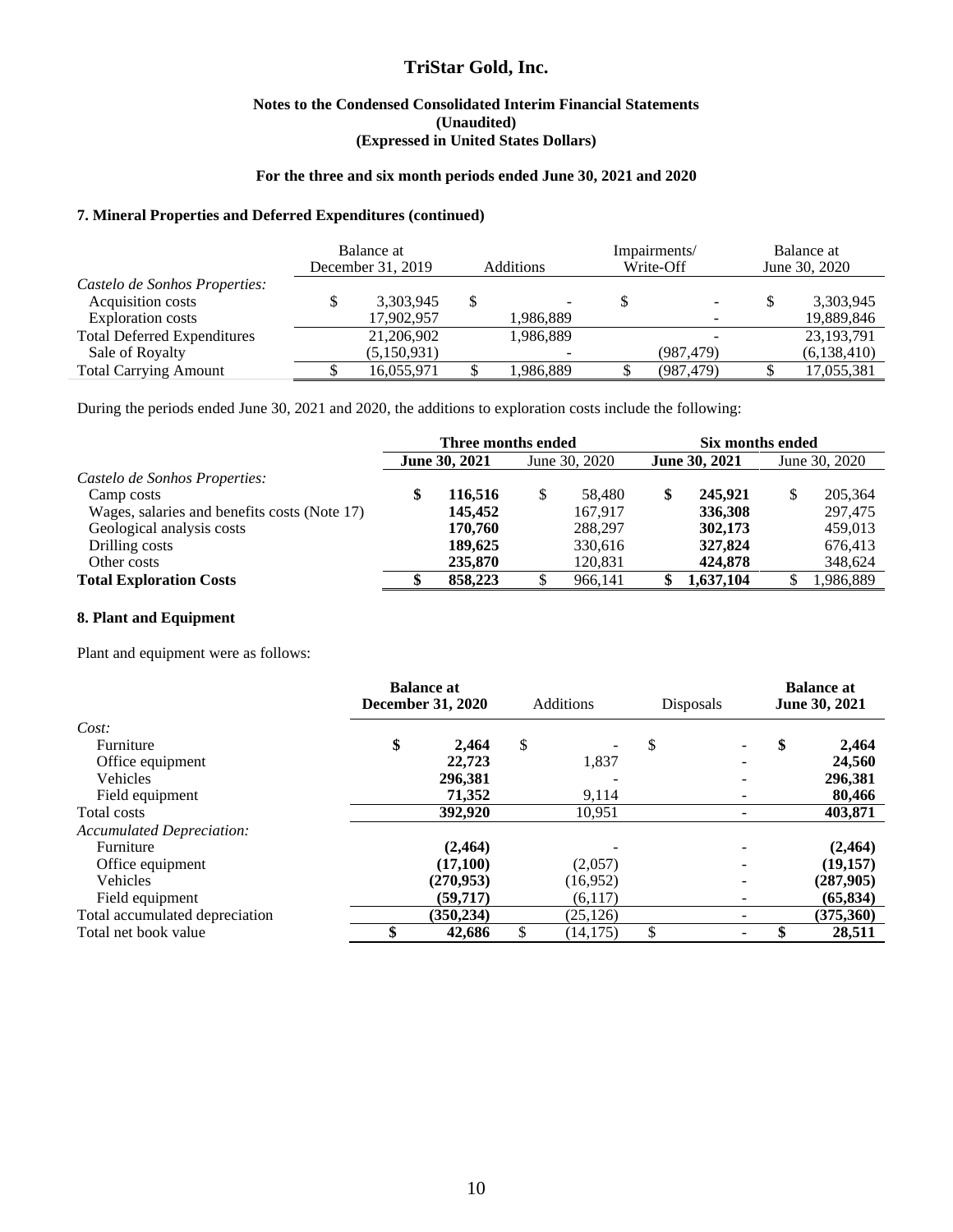#### **Notes to the Condensed Consolidated Interim Financial Statements (Unaudited) (Expressed in United States Dollars)**

#### **For the three and six month periods ended June 30, 2021 and 2020**

#### **8. Plant and Equipment (continued)**

|                                  | Balance at<br>December 31, 2019<br><b>Additions</b> |           | Disposals |    | Balance at<br>June 30, 2020 |   |            |
|----------------------------------|-----------------------------------------------------|-----------|-----------|----|-----------------------------|---|------------|
| Cost:                            |                                                     |           |           |    |                             |   |            |
| Furniture                        | \$                                                  | 2.464     | \$        | \$ |                             | S | 2,464      |
| Office equipment                 |                                                     | 18.248    | 3,223     |    |                             |   | 21.471     |
| Vehicles                         |                                                     | 296,381   |           |    |                             |   | 296,381    |
| Field equipment                  |                                                     | 58,563    | 3,240     |    |                             |   | 61,803     |
| Total costs                      |                                                     | 375,656   | 6,463     |    |                             |   | 382,119    |
| <b>Accumulated Depreciation:</b> |                                                     |           |           |    |                             |   |            |
| Furniture                        |                                                     | (2,464)   |           |    |                             |   | (2,464)    |
| Office equipment                 |                                                     | (14,026)  | (1,941)   |    |                             |   | (15,967)   |
| Vehicles                         |                                                     | (231,989) | (22,012)  |    |                             |   | (254,001)  |
| Field equipment                  |                                                     | (56,046)  | (1,361)   |    |                             |   | (57, 407)  |
| Total accumulated depreciation   |                                                     | (304,525) | (25,314)  |    |                             |   | (329, 839) |
| Total net book value             |                                                     | 71,131    | (18, 851) |    |                             |   | 52,280     |

#### **9. Provisions**

The provision represents the Company's estimate of the taxes it may have to pay on a possible contingent liability for labor severance obligations in Brazil. The Company is uncertain about the amount or timing of any outflows of funds, if any were to occur.

The following table presents the changes in the Provision:

|                                    |     | Three months ended   |               |   | Six months ended     |               |          |  |
|------------------------------------|-----|----------------------|---------------|---|----------------------|---------------|----------|--|
|                                    |     | <b>June 30, 2021</b> | June 30, 2020 |   | <b>June 30, 2021</b> | June 30, 2020 |          |  |
| Balance at beginning of the period | \$. | 225,634              | 230.441       | S | 233,205              |               | 295,178  |  |
| Change in provision estimate       |     | 29.191               | (10,037)      |   | 21,620               |               | (74,774) |  |
| Balance at end of the period       |     | 254,825              | 220,404       | S | 254,825              |               | 220,404  |  |

Each reporting period the Company reviews estimated amounts and other assumptions used in the valuation of the provision to reflect events, changes in circumstances and new information available. Changes in these estimates and assumptions may have a corresponding impact on the value of the provision. The changes in the provision estimate are reported in general and administrative expenses (Note 15).

During the period of three and six months ended June 30, 2021, included in the change in the provision estimate are \$30,952 and \$9,944; respectively, from effect of exchange rates (June 30, 2020: \$11,718 and \$78,315; respectively).

#### **10. Warrants Liability**

Warrants have their exercise prices denominated in Canadian dollars which is not the Company's functional currency and therefore the warrants have been accounted for as a non-hedged derivative financial liability. The derivative liability is recorded at the estimated fair value though profit and loss at each reporting date based upon a Black-Scholes Option Pricing Model. At initial recognition when warrants are issued with the issuance of shares the Company allocates their full fair value as a warranty liability at issuance with the residual value of proceeds raised from the shares issued recorded in common shares. Subsequent changes in the fair value of the warrant's liability are recorded in the Condensed Consolidated Interim Statement of Comprehensive Loss for the period.

During the six-month period ended June 30, 2020, a total of 200,000 common shares were issued as a result of exercise of the same number of share purchase warrants with an exercise price of Can\$0.25 for gross proceeds of \$37,615 which in addition to \$17,602 representing the fair value of the warrants liability, were allocated to common shares in the period.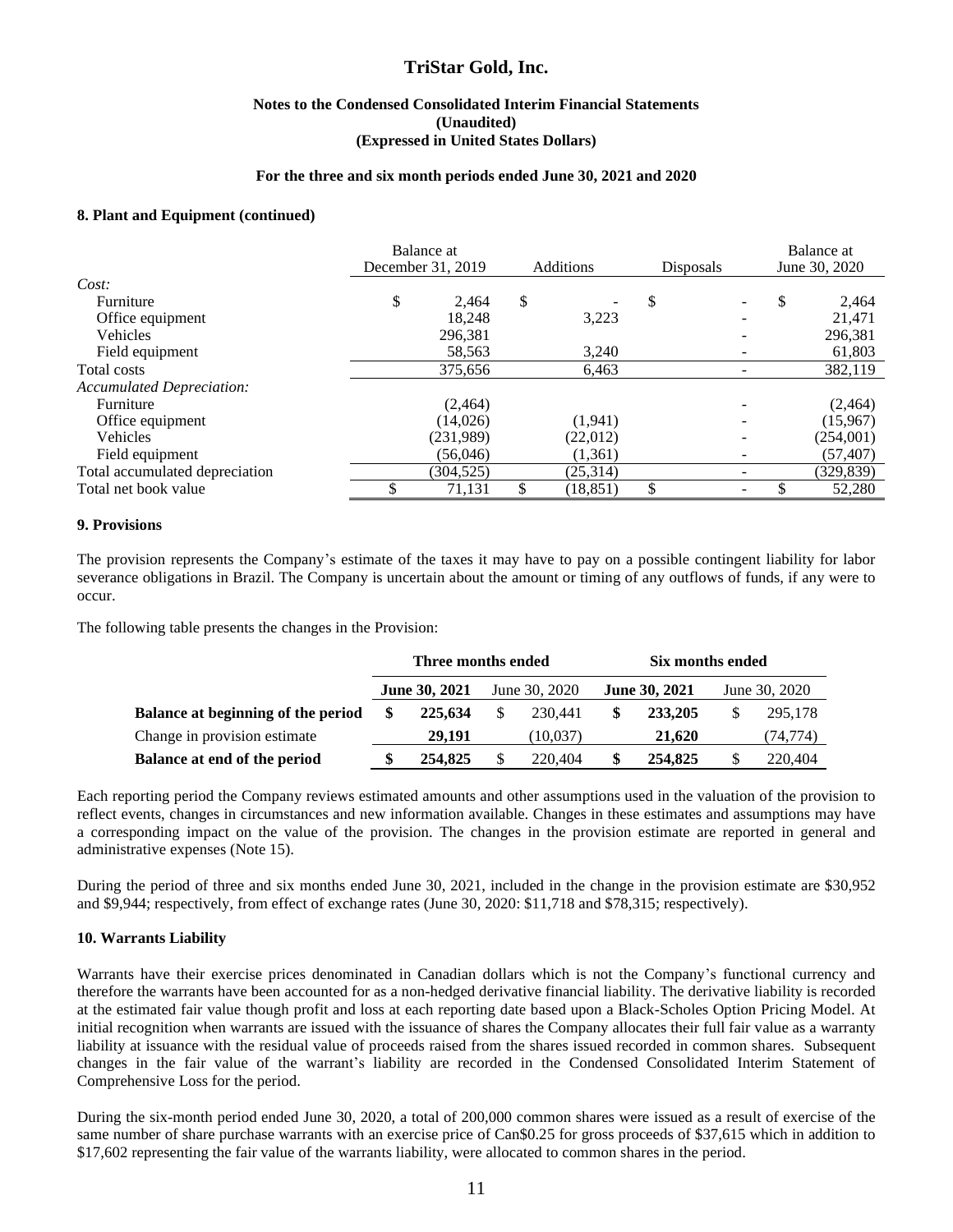#### **Notes to the Condensed Consolidated Interim Financial Statements (Unaudited) (Expressed in United States Dollars)**

#### **For the three and six month periods ended June 30, 2021 and 2020**

#### **10. Warrants Liability (continued)**

On March 31, 2020, under the Royalty Agreement with RG Royalties, LLC, the Company issued 3,928,000 share purchase warrants exercisable to acquire 3,928,000 shares at Can\$0.25 per share until March 31, 2025. The estimated fair value of the warrant liability at issuance was \$512,521.

During the six months ended June 30, 2021, a total of 275,000 common shares were issued as a result of exercise of the same number of share purchase warrants with an exercise price of Can\$0.25 for gross proceeds of \$53,752 which in addition to \$2,918 representing the fair value of the warrants liability, were allocated to common shares in the period.

The following is a summary of changes in warrants:

|                                      | Number of<br><b>Warrants</b> | <b>Weighted Average</b><br><b>Exercise Price</b> | Amount          |  |
|--------------------------------------|------------------------------|--------------------------------------------------|-----------------|--|
| <b>Balance at December 31, 2020</b>  | 45,142,500                   | Can\$0.31                                        | \$<br>3,212,827 |  |
| Warrants expired                     | (4,275,000)                  | Can\$0.25                                        |                 |  |
| Warrants exercised                   | (275,000)                    | Can \$0.25                                       | (2,918)         |  |
| Warrants liability fair value change |                              |                                                  | (459, 022)      |  |
| <b>Balance at June 30, 2021</b>      | 40,592,500                   | Can\$0.31                                        | \$<br>2,750,887 |  |
|                                      | Number of<br>Warrants        | Weighted Average<br><b>Exercise Price</b>        | Amount          |  |
| Balance at December 31, 2019         | 32,927,147                   | Can \$0.28                                       | \$ 2,044,923    |  |
| Issued warrants                      | 3,928,000                    | $Can \$0.25$                                     | 512,522         |  |
| Warrants exercised                   | (200,000)                    | Can \$0.25                                       | (17,602)        |  |
| Warrants liability fair value change |                              |                                                  | 1,980,290       |  |
| Balance at June 30, 2020             | 36,655,147                   | Can\$0.28                                        | \$4,520,133     |  |

The warrants liability fair value change as reported in the Condensed Consolidated Interim Statements of Comprehensive Loss includes:

|                                                                      | Three months ended |            |                                                         |                | Six months ended |            |               |           |
|----------------------------------------------------------------------|--------------------|------------|---------------------------------------------------------|----------------|------------------|------------|---------------|-----------|
|                                                                      |                    |            | <b>June 30, 2021</b> June 30, 2020 <b>June 30, 2021</b> |                |                  |            | June 30, 2020 |           |
| Warrants liability fair value change $\frac{127.180}{8} = 1.467.163$ |                    |            |                                                         |                |                  | 459,022 \$ |               | 1.980.290 |
| <b>Balance</b>                                                       |                    | 217,180 \$ |                                                         | $1,467,163$ \$ |                  | 459,022 \$ |               | 1,980,290 |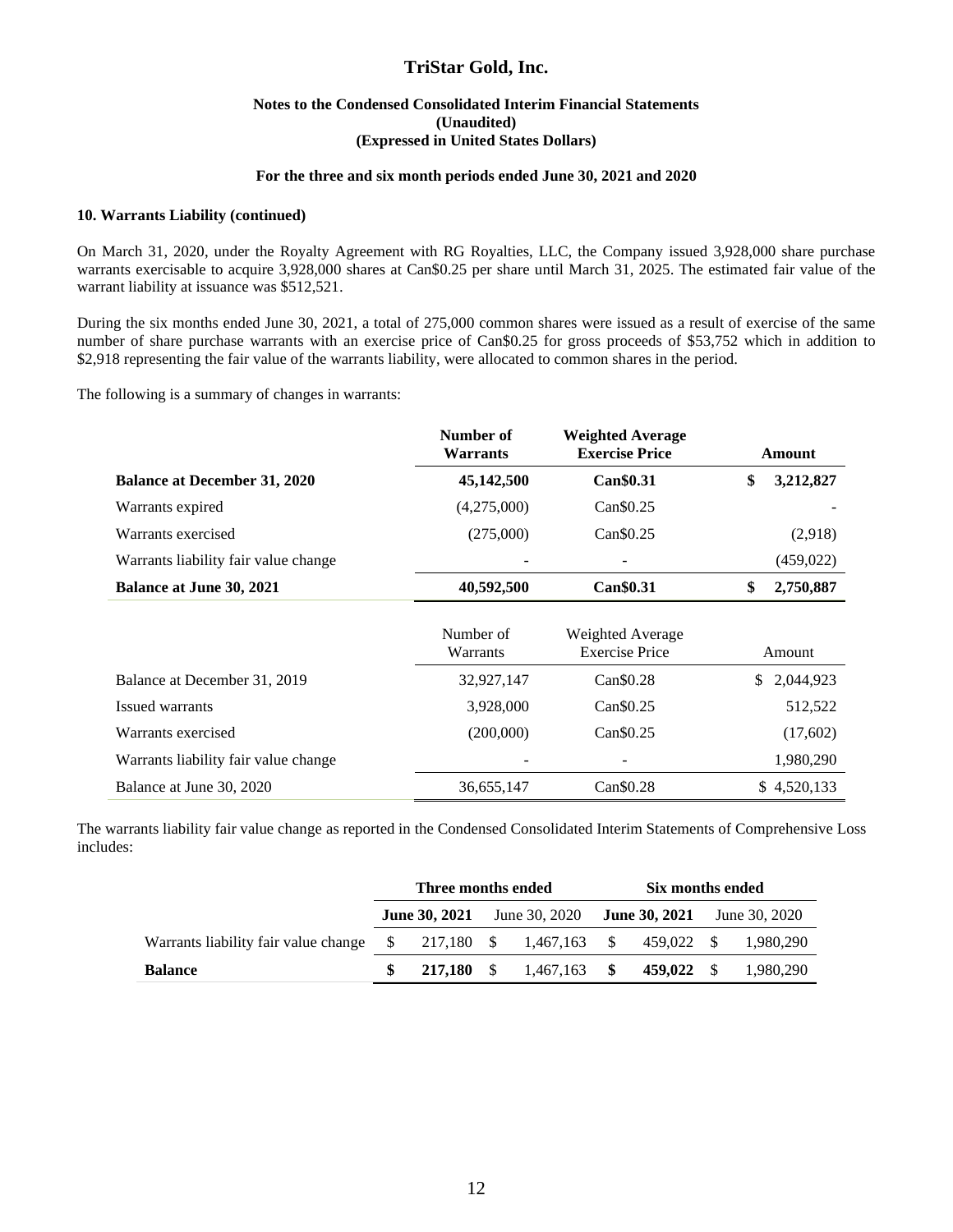#### **Notes to the Condensed Consolidated Interim Financial Statements (Unaudited) (Expressed in United States Dollars)**

#### **For the three and six month periods ended June 30, 2021 and 2020**

#### **10. Warrants Liability (continued)**

As at June 30, 2021, outstanding warrants are as follows:

| Number of<br><b>Warrants</b> | Weighted<br><b>Average Exercise</b><br><b>Price</b> | <b>Issuance Date</b> | <b>Expiry Date</b> |
|------------------------------|-----------------------------------------------------|----------------------|--------------------|
| 11,784,000                   | Can <sub>\$0.25</sub>                               | August 2, 2019       | August 5, 2024     |
| 3,928,000                    | Can <sub>\$0.25</sub>                               | November 30, 2019    | November 30, 2024  |
| 5,600,000                    | Can \$0.30                                          | December 12, 2019    | December 12, 2021  |
| 3,928,000                    | Can\$0.25                                           | March 31, 2020       | March 31, 2025     |
| 15,352,500                   | $Can$ \$0.40                                        | July 14, 2020        | July 14, 2022      |
| 40,592,500                   |                                                     |                      |                    |

At June 30, 2021 and 2020 the fair value of the Company's warrants was estimated using the Black-Scholes option-pricing model with the following assumptions:

|                         | <b>June 30, 2021</b>    | June 30, 2020     |
|-------------------------|-------------------------|-------------------|
| Expected dividend yield | $0\%$                   | $0\%$             |
| Expected volatility     | $63.48\% - 78.39\%$     | 76.70% - 86.03%   |
| Risk-free interest rate | $0.30\% - 0.71\%$       | $0.28\% - 0.35\%$ |
| Expected life           | $5$ months $-3.7$ years | $1 - 57$ months   |
| <b>Share Price</b>      | <b>Can</b> \$0.26       | $Can \$0.35$      |

#### **11. Share Capital and Capital Reserve**

The Company's authorized share capital consists of an unlimited number of common shares without par value. At June 30, 2021, the Company had 229,960,372 common shares outstanding, and a total of 47,681,750 common shares were reserved for issuance upon exercise of options and warrants outstanding.

- a. On January 22, 2020, a total of 1,500,000 common shares were issued as a result of exercise of the same number of stock options with an exercise price of Can\$0.20 for gross proceeds of \$228,720 which in addition to \$166,868 representing the fair value of the stock options, were allocated from capital reserve to common shares in the period.
- b. On February 1, 2020, a total of 200,000 stock options granted on August 1, 2019 to an investor relation consultant vested. Their total estimated fair value at grant date of \$18,872 was recorded in capital reserve. The options expire on February 1, 2025 and have an exercise price of Can\$0.17 per option.
- c. In February 2020, a total of 1,550,000 common shares were issued as a result of exercise of the same number of stock options with an exercise price of Can\$0.18 for gross proceeds of \$210,174 which in addition to \$504,564 representing the fair value of the stock options, were allocated from capital reserve to common shares in the period.
- d. On February 11, 2020, a total of 200,000 common shares were issued as a result of exercise of the same number of share purchase warrants with an exercise price of Can\$0.25. A total of \$55,217 was allocated to common shares in the period.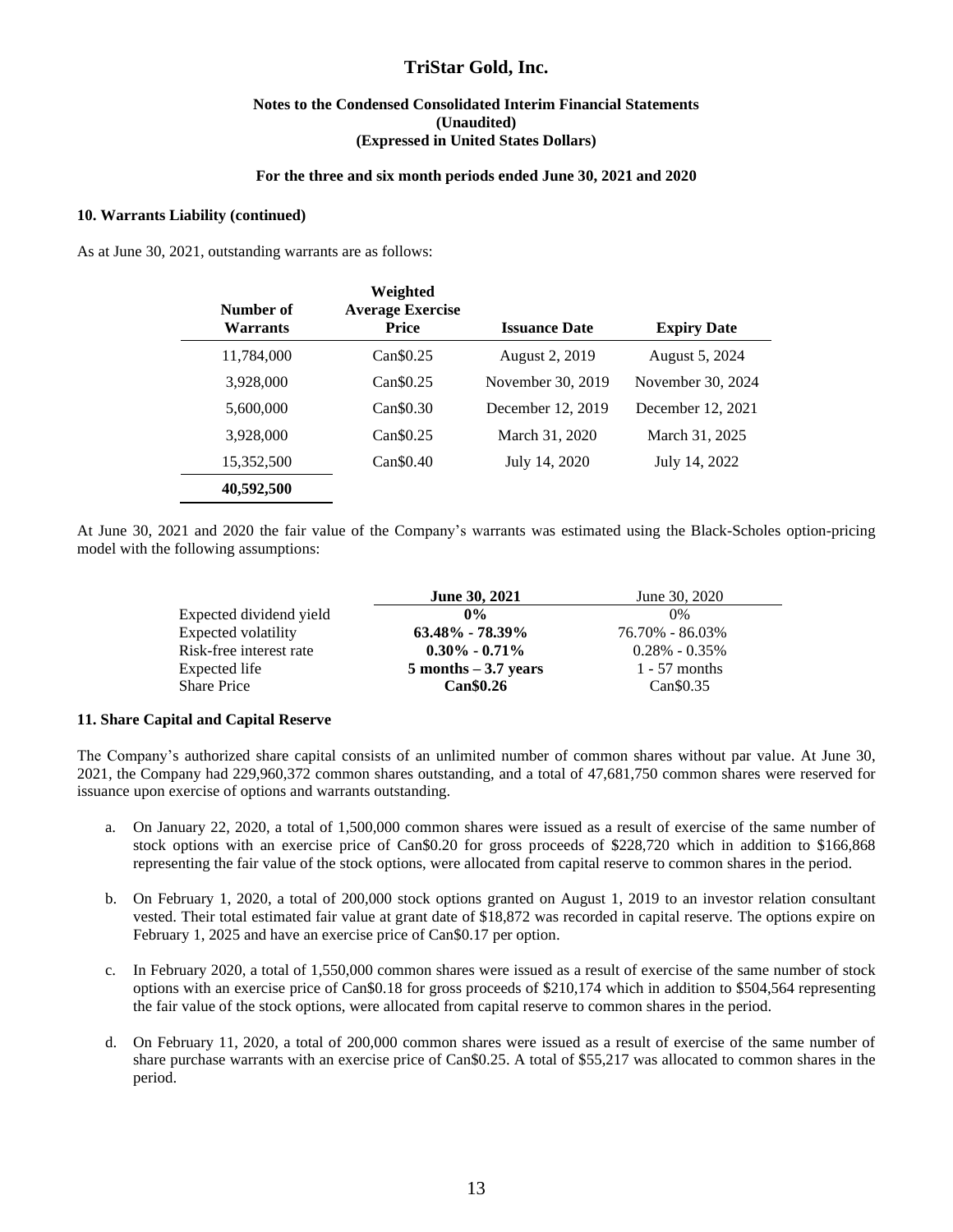#### **Notes to the Condensed Consolidated Interim Financial Statements (Unaudited) (Expressed in United States Dollars)**

#### **For the three and six month periods ended June 30, 2021 and 2020**

#### **11. Share Capital and Capital Reserve (continued)**

- e. During the three months ended June 30, 2020, a total of 400,000 common shares were issued as a result of exercise of the same number of stock options with an exercise price of Can\$0.18 for gross proceeds of \$52,133 which in addition to \$92,868 representing the fair value of the stock options, were allocated from capital reserve to common shares in the period.
- f. During the three months ended March 31, 2021, a total of 275,000 common shares were issued as a result of exercise of the same number of share purchase warrants with an exercise price of Can\$0.25. A total of \$56,669 was allocated to common shares in the period.
- g. On January 19, 2021, a total of 300,000 stock options were granted to a director of the Company with an exercise price of Can\$0.27 per share. The options expire on January 18, 2026. Their estimated fair value at grant date of \$42,031 was recorded in capital reserve.
- h. On February 8, 2021, a total of 300,000 stock options were granted to a director of the Company with an exercise price of Can\$0.25 per share. The options expire on February 07, 2026. Their estimated fair value at grant date of \$39,752 was recorded in capital reserve.

#### **12. Agent Compensation Options**

As part of its financings the Company has issued agent compensation options.

The following is a summary of the changes in agent compensation options outstanding and exercisable at June 30, 2021:

|                                     | <b>Number of Options</b><br><b>Outstanding and</b><br><b>Exercisable</b> | <b>Weighted Average</b><br><b>Exercise Price of</b><br><b>Options (in Cans)</b> |  |  |
|-------------------------------------|--------------------------------------------------------------------------|---------------------------------------------------------------------------------|--|--|
| <b>Balance at December 31, 2020</b> | 571,750                                                                  | \$0.20                                                                          |  |  |
| Compensation options expired        | (17,500)                                                                 | \$0.25                                                                          |  |  |
| <b>Balance at June 30, 2021</b>     | 554,250                                                                  | \$0.20                                                                          |  |  |

As at June 30, 2020, the Company had 702,046 agent compensation options outstanding and exercisable, with a weighted average exercise price of Can\$0.22.

The following table summarizes information about agent compensation options outstanding at June 30, 2021:

|            |                                       |                 | Proceeds upon<br>exercise of |                                        | Weighted             |                   |
|------------|---------------------------------------|-----------------|------------------------------|----------------------------------------|----------------------|-------------------|
| Grant      | <b>Compensation</b><br><b>Options</b> | <b>Exercise</b> | options<br>outstanding       | <b>Fair Value of</b><br><b>Options</b> | Average<br>Remaining | <b>Expiration</b> |
| Date       | <b>Outstanding</b>                    | Price           | (in Can \$)                  | Outstanding                            | Life in Years        | Date              |
| 12/12/2019 | 554,250                               | Can\$0.20       | 110.850                      | 38,093                                 | 0.4                  | 12/12/2021        |

#### **13. Stock Option Plan**

The Company maintains a stock option plan ("the Plan") for directors, senior officers, employees and consultants of TriStar and its subsidiaries. Under the terms of the Plan, the options are exercisable over periods of up to ten years, and the exercise price of each option equals the closing market price of the Company's stock on the trading day immediately before the date of grant. Any consideration paid by the option holder on the exercise of options is credited to share capital and offset against amounts previously recorded in capital reserve.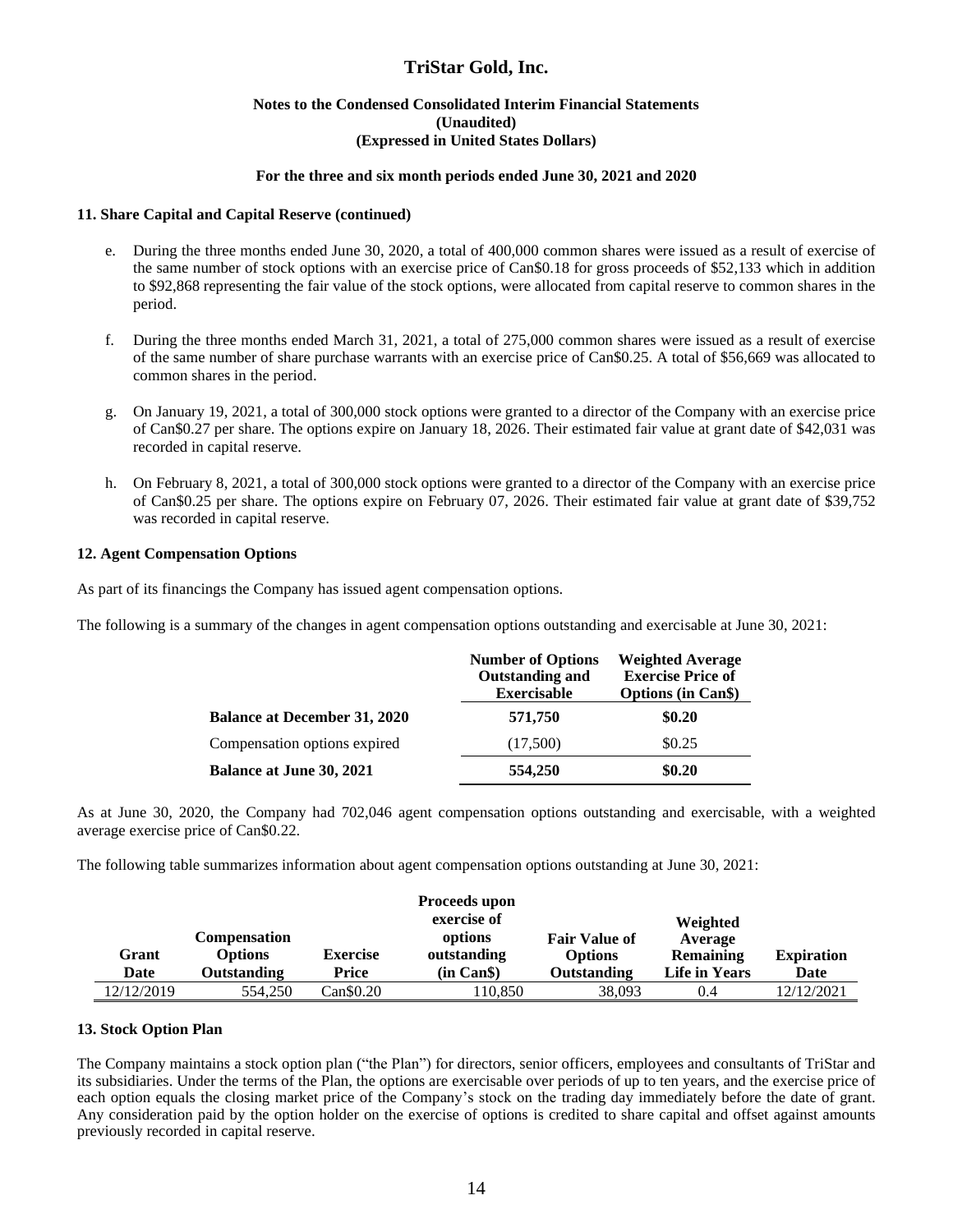#### **Notes to the Condensed Consolidated Interim Financial Statements (Unaudited) (Expressed in United States Dollars)**

#### **For the three and six month periods ended June 30, 2021 and 2020**

#### **13. Stock Option Plan (continued)**

The number of shares which may be issued pursuant to options previously granted and those granted under the Plan shall not exceed 18,800,000 at the time of the grant. The options granted under the Plan vest at determination of the Board. In addition, the number of shares which may be reserved for issuance to any one individual may not exceed 5% of the issued and outstanding shares on a yearly basis.

The Plan will terminate when all of the options have been granted or when the Plan is otherwise terminated by TriStar. Any options outstanding when the Plan is terminated will remain in effect until they are exercised or they expire.

The following is a summary of the changes in options outstanding and exercisable during the periods ended June 30, 2021 and 2020:

|                                     | Number of Options<br>Outstanding | Number of Options<br>Vested | Weighted Average<br>Exercise Price of<br>Options (in Can\$) |
|-------------------------------------|----------------------------------|-----------------------------|-------------------------------------------------------------|
| <b>Balance at December 31, 2020</b> | 6,085,000                        | 6,085,000                   | \$0.23                                                      |
| Options granted                     | 600,000                          | 600,000                     | \$0.26                                                      |
| Options cancelled                   | (150,000)                        | (150,000)                   | \$0.25                                                      |
| <b>Balance at June 30, 2021</b>     | 6,535,000                        | 6,535,000                   | \$0.23\$                                                    |
|                                     | Number of Options<br>Outstanding | Number of Options<br>Vested | Weighted Average<br>Exercise Price of<br>Options (in Can\$) |
| Balance at December 31, 2019        | 16,210,000                       | 16,010,000                  | \$0.20                                                      |
| Options vested                      |                                  | 200,000                     | \$0.17                                                      |
| Options expired                     | (100,000)                        | (100,000)                   | \$ 0.20                                                     |
| Options exercised                   | (3,450,000)                      | (3,450,000)                 | \$0.19                                                      |
| Balance at June 30, 2020            | 12,660,000                       | 12,660,000                  | \$0.21                                                      |

During the period ended June 30, 2021, a total of 600,000 stock options were granted to directors of the Company. Their estimated fair value at grant date of \$81,783 was recorded in capital reserve.

During the period ended June 30, 2021, a total of 150,000 stock options with an exercise price of Can\$0.25 per option were cancelled (June 30, 2020: nil).

During the period ended June 30, 2020, a total of 200,000 stock options granted on August 1, 2019 vested. The options have an exercise price of Can\$0.17 per option. Their total estimated fair value at grant date of \$18,872 was recorded in capital reserve.

During the period ended June 30, 2020, a total of 100,000 options with a weighted average exercise price of Can\$0.20 expired unexercised (June 30, 2021: nil).

During the period ended June 30, 2020, a total of 3,450,000 common shares were issued as a result of exercise of the same number of stock options with a weighted average exercise price of Can\$0.19 for gross proceeds of \$491,027 which in addition to \$764,300 representing the fair value of the stock options, were allocated from capital reserve to common shares in the period

During the three and six month periods ended June 30, 2021 and 2020 the estimated forfeiture rates were nil.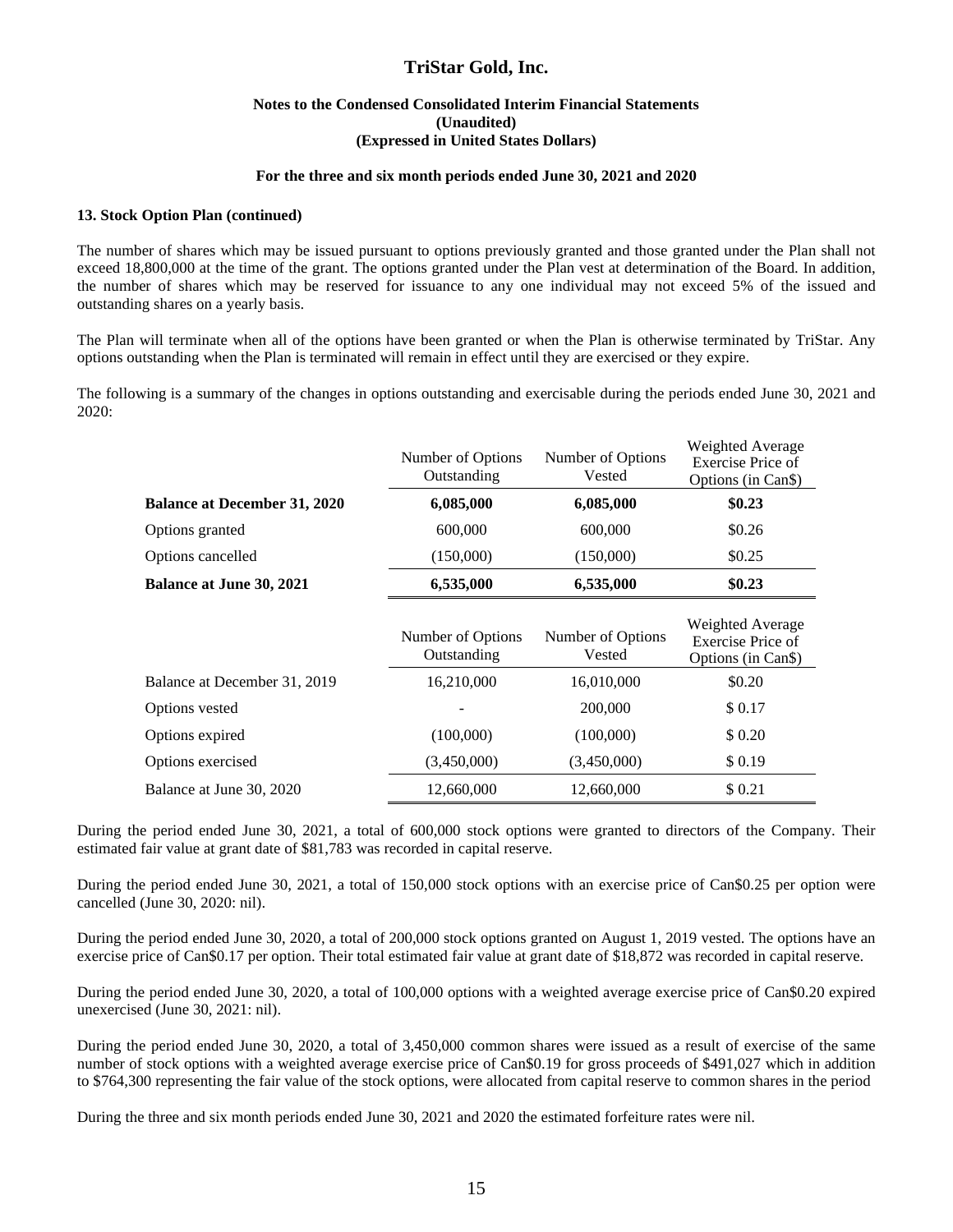#### **Notes to the Condensed Consolidated Interim Financial Statements (Unaudited) (Expressed in United States Dollars)**

#### **For the three and six month periods ended June 30, 2021 and 2020**

#### **13. Stock Option Plan (continued)**

The weighted average fair value at grant date of options granted during the period ended June 30, 2021, was Can\$0.17 per option (June 30, 2020: nil).

The fair value of options granted during the period ended June 30, 2021, has been estimated as of the date of grant using the Black-Scholes option-pricing model with the following assumptions:

|                                                | <b>Year ended</b>       |
|------------------------------------------------|-------------------------|
|                                                | <b>June 30, 2021</b>    |
| Expected dividend yield                        | $0\%$                   |
| Expected volatility                            | 81.87% - 82.29%         |
| Risk-free interest rate                        | $0.33\% - 0.35\%$       |
| Expected life                                  | 5 years                 |
| Share price                                    | $Can $0.26 - Can $0.28$ |
| Weighted average fair value of options granted | $Can $0.17 - Can $0.18$ |

Option pricing models require the input of subjective assumptions including the expected price volatility, the expected life and forfeiture rate. Changes in these assumptions can materially affect the estimated fair value of the stock options granted. The expected price volatility used was based on the historic volatility of the Company's share price.

The following table summarizes information about stock options outstanding at June 30, 2021:

| <b>Grant Date</b> | <b>Options</b><br>Outstandin | <b>Options</b> | <b>Exercise</b><br>Price | Proceeds upon<br>exercise of options<br><b>Fair Value of</b><br>outstanding<br><b>Options</b><br>(in Can \$)<br>Outstanding |               | Weighted<br>Average<br><b>Remaining Life</b><br>in Years | <b>Expiration</b> |
|-------------------|------------------------------|----------------|--------------------------|-----------------------------------------------------------------------------------------------------------------------------|---------------|----------------------------------------------------------|-------------------|
|                   | g                            | Vested         |                          |                                                                                                                             |               |                                                          | Date              |
| 9/28/2017         | 2,225,000                    | 2,225,000      | Can\$0.25                | \$<br>556,250                                                                                                               | 372,514       | 1.2                                                      | 9/27/2022         |
| 10/20/2017        | 150.000                      | 150,000        | $Can \$0.25$             | 37,500                                                                                                                      | 25.434        | 1.3                                                      | 10/19/2022        |
| 2/7/2018          | 100,000                      | 100,000        | Can \$0.28               | 28,000                                                                                                                      | 17.658        | 1.6                                                      | 2/7/2023          |
| 8/1/2019          | 400,000                      | 400,000        | Can \$0.17               | 68,000                                                                                                                      | 37,745        | 3                                                        | 8/1/2024          |
| 11/27/2019        | 2.360,000                    | 2.360,000      | Can \$0.20               | 472,000                                                                                                                     | 255.620       | 3.4                                                      | 11/26/2024        |
| 10/27/2020        | 200,000                      | 200,000        | Can \$0.28               | 56,000                                                                                                                      | 27,364        | 4.3                                                      | 10/27/2025        |
| 10/28/2020        | 200,000                      | 200,000        | Can \$0.28               | 56,000                                                                                                                      | 28.328        | 4.3                                                      | 10/27/2025        |
| 12/18/2020        | 300,000                      | 300,000        | Can <sub>\$0.25</sub>    | 73,500                                                                                                                      | 35,345        | 4.4                                                      | 12/17/2025        |
| 01/19/2021        | 300,000                      | 300,000        | Can \$0.27               | 81,000                                                                                                                      | 42,031        | 4.5                                                      | 01/18/2026        |
| 02/08/2021        | 300,000                      | 300,000        | $Can \$0.25$             | 75,000                                                                                                                      | 39,752        | 4.6                                                      | 02/07/2026        |
|                   | 6,535,000                    | 6,535,000      |                          | \$<br>1,503,250                                                                                                             | \$<br>881.791 | 2.7                                                      |                   |

#### **14. Stock-based Compensation**

During the six-month period ended June 30, 2021 stock-based compensation expenses in the amount of \$81,783 related to options granted to directors vested and were included in the consulting expense account (Note 15) reported in the Condensed Consolidated Interim Statements of Comprehensive Loss (June 30, 2020: \$18,872). These amounts have been recorded as capital reserve (Note 11) in the Condensed Consolidated Interim Statements of Financial Position.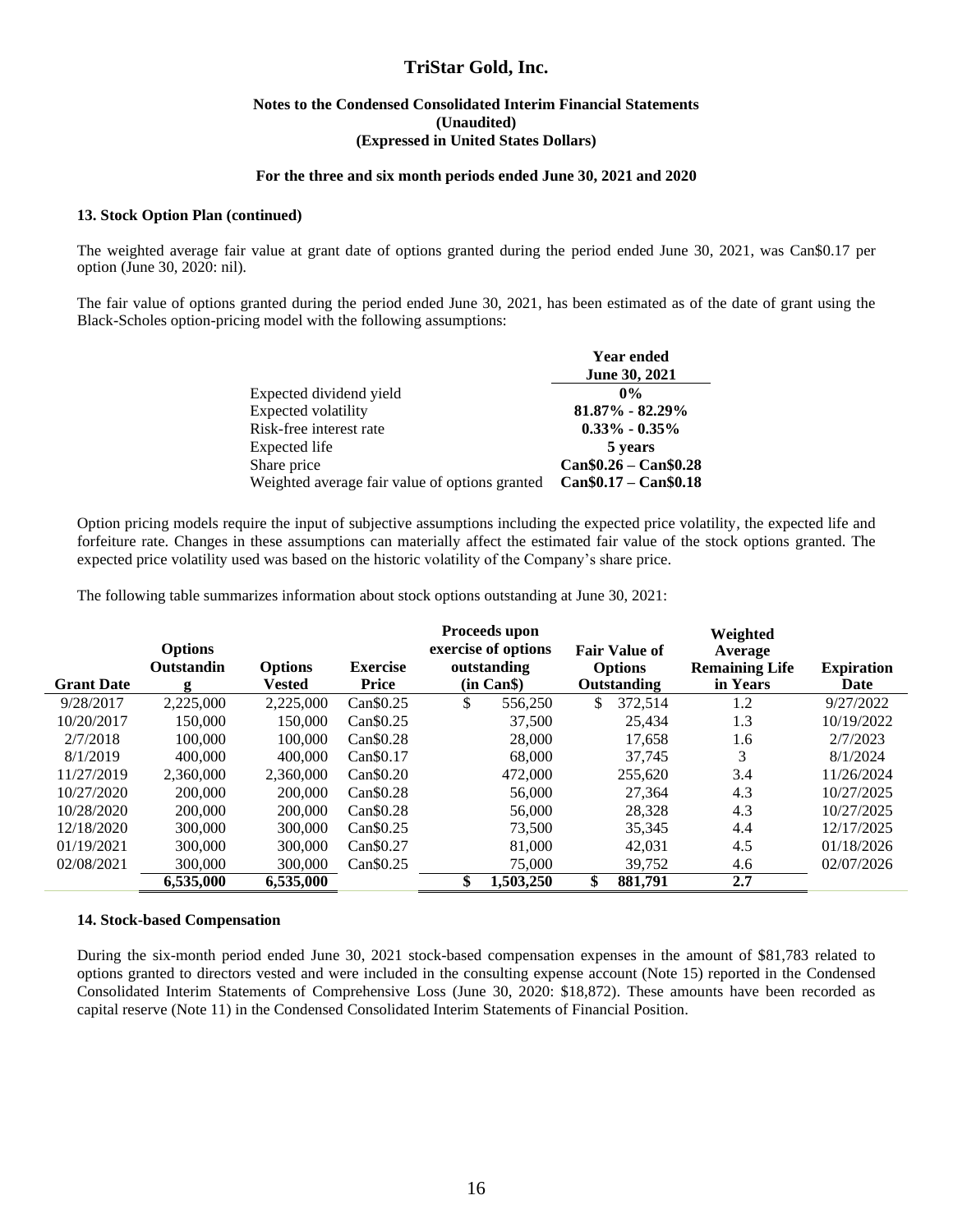#### **Notes to the Condensed Consolidated Interim Financial Statements (Unaudited) (Expressed in United States Dollars)**

#### **For the three and six month periods ended June 30, 2021 and 2020**

#### **15. General and Administrative Expenses**

General and administrative expenses consist of the following:

|                                                         | Three months ended   |         |               |         | Six months ended     |         |               |         |
|---------------------------------------------------------|----------------------|---------|---------------|---------|----------------------|---------|---------------|---------|
|                                                         | <b>June 30, 2021</b> |         | June 30, 2020 |         | <b>June 30, 2021</b> |         | June 30, 2020 |         |
| Consulting and professional fees (Notes 14 and Note 17) | \$                   | 57,819  | \$            | 24,799  | \$                   | 204,604 | \$            | 105,361 |
| Change in provisions (Note 9)                           |                      | (1,761) |               | 1,681   |                      | 11,675  |               | 3,541   |
| Depreciation (Note 8)                                   |                      | 410     |               | 441     |                      | 790     |               | 985     |
| Insurance                                               |                      | 3,551   |               | 2,746   |                      | 7,013   |               | 5,557   |
| Office                                                  |                      | 7,972   |               | 4,592   |                      | 26,033  |               | 16,254  |
| Rent                                                    |                      | 6,761   |               | 5,636   |                      | 14,863  |               | 13,973  |
| Salaries and benefits (Note 17)                         |                      | 171,068 |               | 156,505 |                      | 527,421 |               | 400,819 |
| Shareholder relations                                   |                      | 92,560  |               | 47,132  |                      | 181,195 |               | 103,695 |
| Travel and meals                                        |                      | 3.309   |               | 116     |                      | 4,189   |               | 20,249  |
| Total                                                   |                      | 341,689 | S             | 243.648 | \$                   | 977,783 | \$            | 670,434 |

#### **16. Basic and Diluted Loss per Share**

The following table sets forth the computation of basic and diluted loss per share:

|                                                                                                                  |                          | Three months ended | Six months ended |               |  |  |
|------------------------------------------------------------------------------------------------------------------|--------------------------|--------------------|------------------|---------------|--|--|
|                                                                                                                  | June 30, 2021            | June 30, 2020      | June 30, 2021    | June 30, 2020 |  |  |
| Numerator:                                                                                                       |                          |                    |                  |               |  |  |
| Numerator for basic and diluted loss per share:                                                                  |                          |                    |                  |               |  |  |
| Net loss                                                                                                         | \$<br>(542, 579)         | \$<br>(1,649,680)  | \$<br>(400, 100) | (2,593,682)   |  |  |
| Denominator:                                                                                                     |                          |                    |                  |               |  |  |
| Initial balance of issued common shares                                                                          | 229,960,372              | 193,204,440        | 229,685,372      | 189,954,440   |  |  |
| Effect of shares issued on options exercise                                                                      |                          | 127,473            |                  | 2,621,978     |  |  |
| Effect of shares issued on warrants exercise                                                                     | $\overline{\phantom{a}}$ |                    | 233,149          | 153,846       |  |  |
| Denominator for basic and diluted loss per share:<br>Basic and diluted weighted average number of commons shares | 229,960,372              | 193,331,913        | 229,918,521      | 192,730,264   |  |  |
| Basic and diluted loss per share                                                                                 | (0.00)                   | (0.01)<br>ъ.       | (0.00)           | (0.01)        |  |  |

During the three and six month periods ended June 30, 2021 and 2020 the share purchase warrants, agent compensation options and stock options were excluded from the computation of diluted loss per share as their inclusion would be antidilutive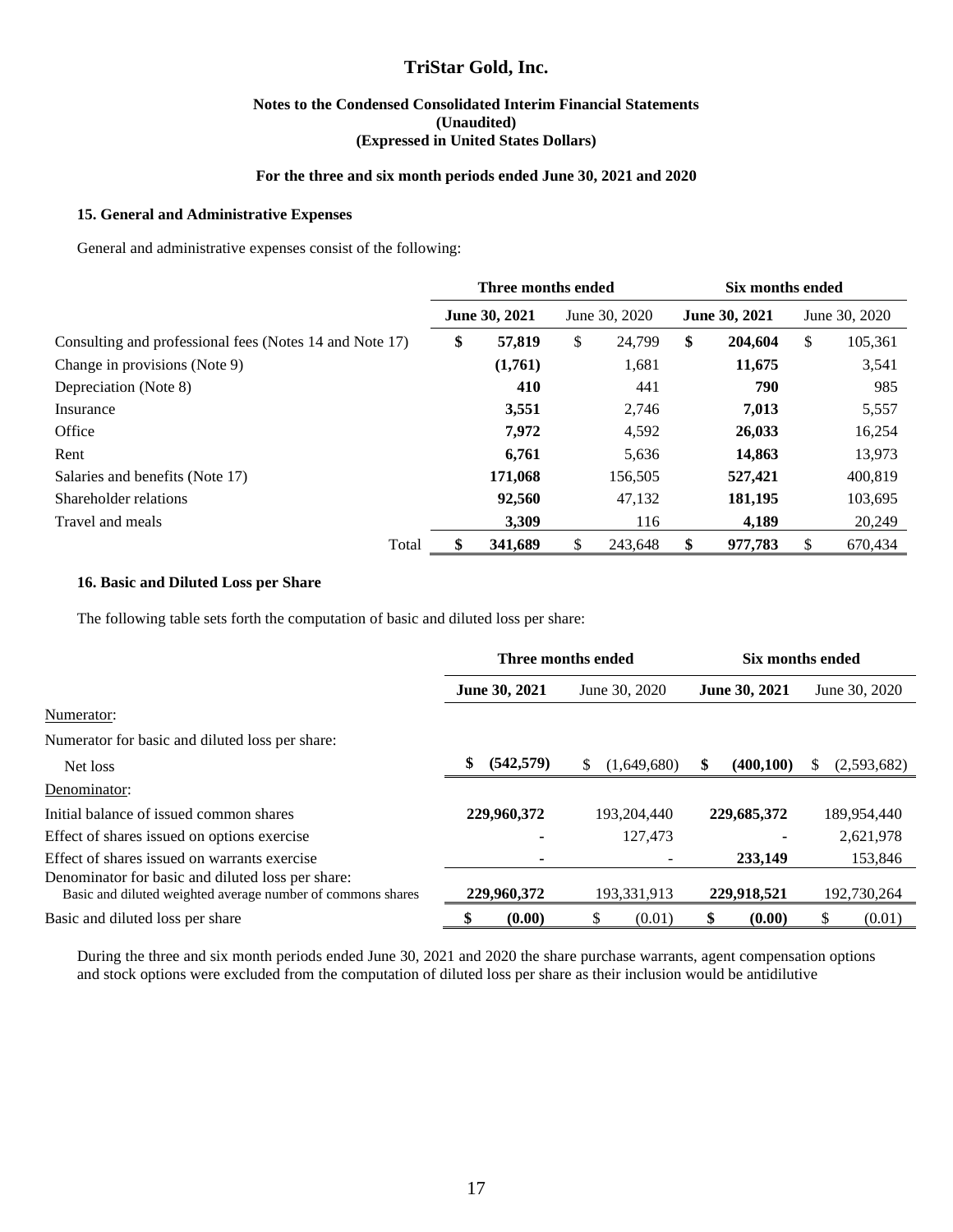#### **Notes to the Condensed Consolidated Interim Financial Statements (Unaudited) (Expressed in United States Dollars)**

#### **For the three and six month periods ended June 30, 2021 and 2020**

#### **17. Related Party Transactions**

Key management personnel compensation comprised:

|                                                         | Three months ended |                      |  | Six months ended |   |                      |                          |
|---------------------------------------------------------|--------------------|----------------------|--|------------------|---|----------------------|--------------------------|
|                                                         |                    | <b>June 30, 2021</b> |  | June 30, 2020    |   | <b>June 30, 2021</b> | June 30, 2020            |
| Short term employee salaries and benefits (Note 15)     |                    | 130,494              |  | 196.952          | S | 428,676              | 322.697                  |
| Consulting fees                                         |                    | 144,513              |  | 47,685           |   | 276,852              | 105.892                  |
| Director fees                                           |                    | 27,000               |  | 6.000            |   | 54,750               | 12,000                   |
| Stock-based compensation (Note 12, Note 13 and Note 14) |                    |                      |  |                  |   | 81,783               | $\overline{\phantom{a}}$ |
|                                                         |                    | 302,007              |  | 250.637          |   | 842,061              | 440.589                  |

For the period ended June 30, 2021, consulting fees, paid to directors and officers for advisory service, in the amount of \$244,826 (June 30, 2020: \$67,931) were reported in Mineral properties and deferred expenditures (Note 7) under exploration cost of the Castelo de Sonhos project, and the amount of \$32,027 (June 30, 2020: \$37,961) was recorded in the consulting fees account (Note 15) in the Condensed Consolidated Interim Statements of Comprehensive Loss.

For the period ended June 30, 2021, stock option compensation in the amount of \$81,783 (June 30, 2020: nil) received by key management personnel were recorded as capital reserve on the Condensed Consolidated Interim Statements of Financial Position (Note 11 and Note 13). They were also included in the consulting and salaries expenses accounts (Note 15) in the Condensed Consolidated Interim Statements of Comprehensive Loss.

During the three and six month periods ended June 30, 2021, the Company paid directors' fees of \$27,000 and \$54,750 respectively (June 30, 2020: \$6,000 and \$12,000).

During the six month period ended June 30, 2020, directors exercised a total of 2,800,000 stock options (June 30, 2021: nil).

As of June 30, 2021, the total number of outstanding options held by directors and officers of the Company was 4,975,000 (June 30, 2020: 7,075,000). As of June 30, 2020, the total number of outstanding warrants held by directors and officers of the Company was 500,000 (June 30, 2021: nil).

During the six month period ended June 30, 2021, the Company paid legal fees in the amounts of \$9,775 to a company where one director has ownership interests (June 30, 2020: nil). These amounts were recorded in professional fees (Note 16) in the Condensed Consolidated Statement of Comprehensive Loss.

Related party transactions are in the normal course of operations and are measured at the exchange amount, which is the amount of consideration established and agreed to by the related parties and the Board of Directors.

#### **18. Commitments and Contingencies**

The Company leases offices in United States and houses and equipment in Brazil, with expiration dates ranging between December 2021 and April 2022, for an estimated cost of \$6,300 per month and are cancellable within one to three months' notice.

The Company has various property access agreements related to its projects at an estimated cost of approximately \$1,400 per month.

There are no material pending legal proceedings to which the Company or any of its subsidiaries is a party or to which any of their property is subject.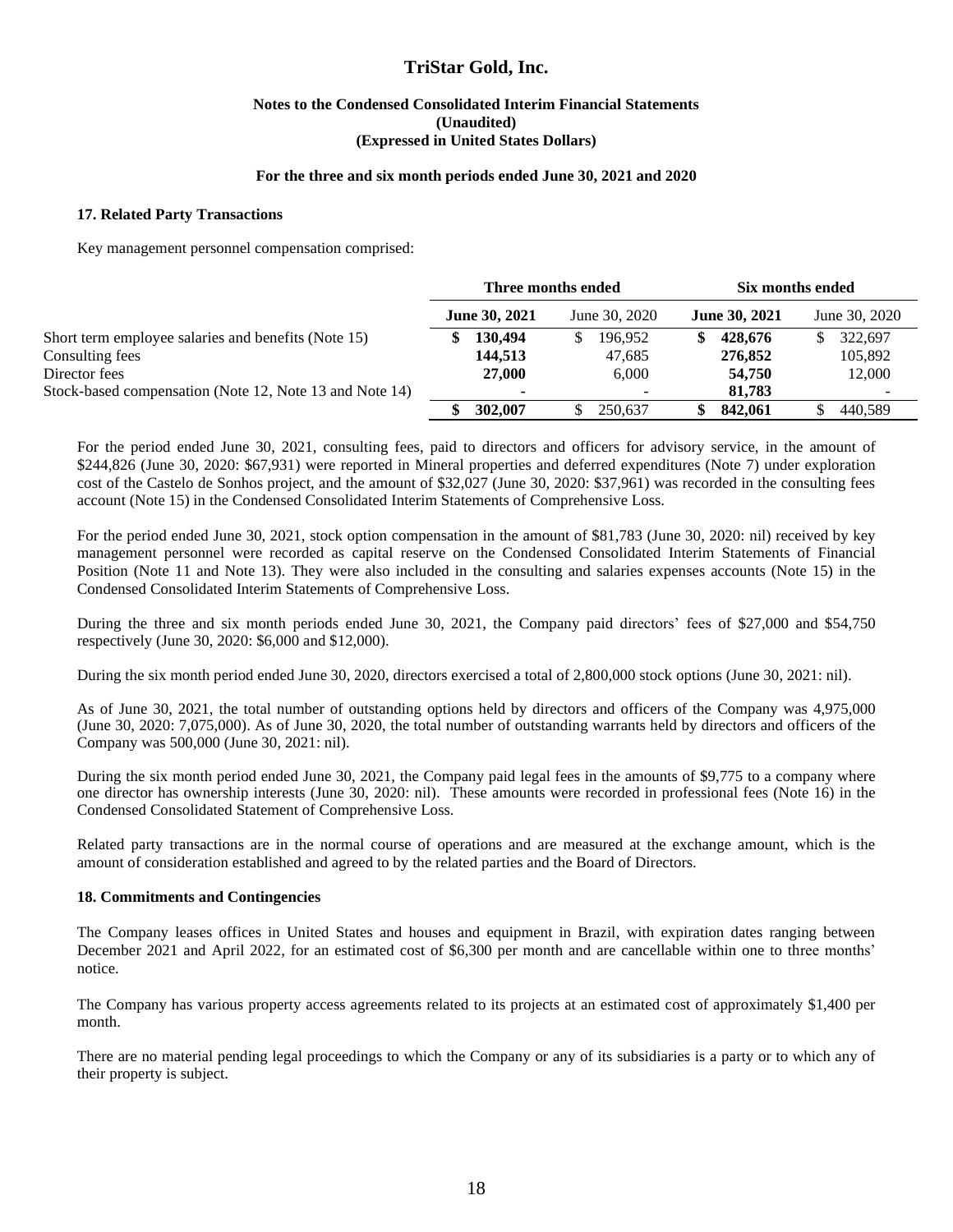#### **Notes to the Condensed Consolidated Interim Financial Statements (Unaudited) (Expressed in United States Dollars)**

#### **For the three and six month periods ended June 30, 2021 and 2020**

#### **19. Segmented Information**

Segments are defined as material components of an enterprise about which separate financial information is available and deemed relevant in managing the business. All of the Company's operations are within the mineral exploration sector. The Company's exploration operations are centralized whereby the Company's head office is responsible for the exploration results and for providing support in addressing local and regional issues. The Company's mineral properties are located in Brazil.

Information relating to each of the Company's reportable segments is presented as follows:

|                             | June 30, 2021      |                      |            | June 30, 2020        |               |                  |  |
|-----------------------------|--------------------|----------------------|------------|----------------------|---------------|------------------|--|
| Assets:<br>Corporate Office | \$                 |                      | 7,588,420  | S                    |               | 4,748,645        |  |
| Mineral Exploration         |                    |                      | 20,668,696 |                      |               | 17,249,996       |  |
| <b>Total assets</b>         | \$                 |                      | 28,257,116 |                      |               | 21.998.641       |  |
|                             |                    | <b>June 30, 2021</b> |            |                      | June 30, 2020 |                  |  |
| Liabilities:                |                    |                      |            |                      |               |                  |  |
| Corporate Office            | \$                 |                      | 2,783,511  | \$                   |               | 4,581,422        |  |
| Mineral Exploration         |                    |                      | 475,091    |                      |               | 417,591          |  |
| <b>Total liabilities</b>    | \$                 |                      | 3,258,602  | \$                   |               | 4,999,013        |  |
|                             | Three months ended |                      |            |                      |               | Six months ended |  |
| <b>June 30, 2021</b>        |                    | June 30, 2020        |            | <b>June 30, 2021</b> |               | June 30, 2020    |  |

|                                                     | June 30, 2021         | June 30, 2020          | <b>June 30, 2021</b>  | June 30, 2020         |
|-----------------------------------------------------|-----------------------|------------------------|-----------------------|-----------------------|
| Net loss<br>Corporate Office<br>Mineral Exploration | (487.615)<br>(54,964) | (1.643.543)<br>(6.137) | (357.040)<br>(43,060) | (2,656,460)<br>62.778 |
|                                                     |                       |                        |                       |                       |
| Total                                               | (542.579)             | (1,649,680)            | (400.100)             | (2,593,682)           |
|                                                     |                       |                        |                       |                       |

Geographical information related to non-current assets is presented as follows:

|                                                       |     | <b>United States</b> |    | <b>Brazil</b> | <b>Total</b>     |  |
|-------------------------------------------------------|-----|----------------------|----|---------------|------------------|--|
| As at June 30, 2021                                   |     |                      |    |               |                  |  |
| Mineral properties and deferred expenditures (Note 7) | S   |                      | S  | 20,622,694    | \$20,622,694     |  |
| Property, plant and equipment (Note 8)                |     | 4.323                |    | 24.188        | 28,511           |  |
| <b>Total non-current assets</b>                       | ¢   | 4.323                | \$ | 20,646,882    | 20,651,205<br>\$ |  |
|                                                       |     | <b>United States</b> |    | <b>Brazil</b> | Total            |  |
| As at June 30, 2020                                   |     |                      |    |               |                  |  |
| Mineral properties and deferred expenditures (Note 7) | \$. |                      | S  | 17,055,381    | \$17,055,381     |  |
| Property, plant and equipment (Note 8)                |     | 3.953                |    | 48.327        | 52,280           |  |
| Total non-current assets                              | ¢   | 3.953                | \$ | 17.103.708    | 17.107.661       |  |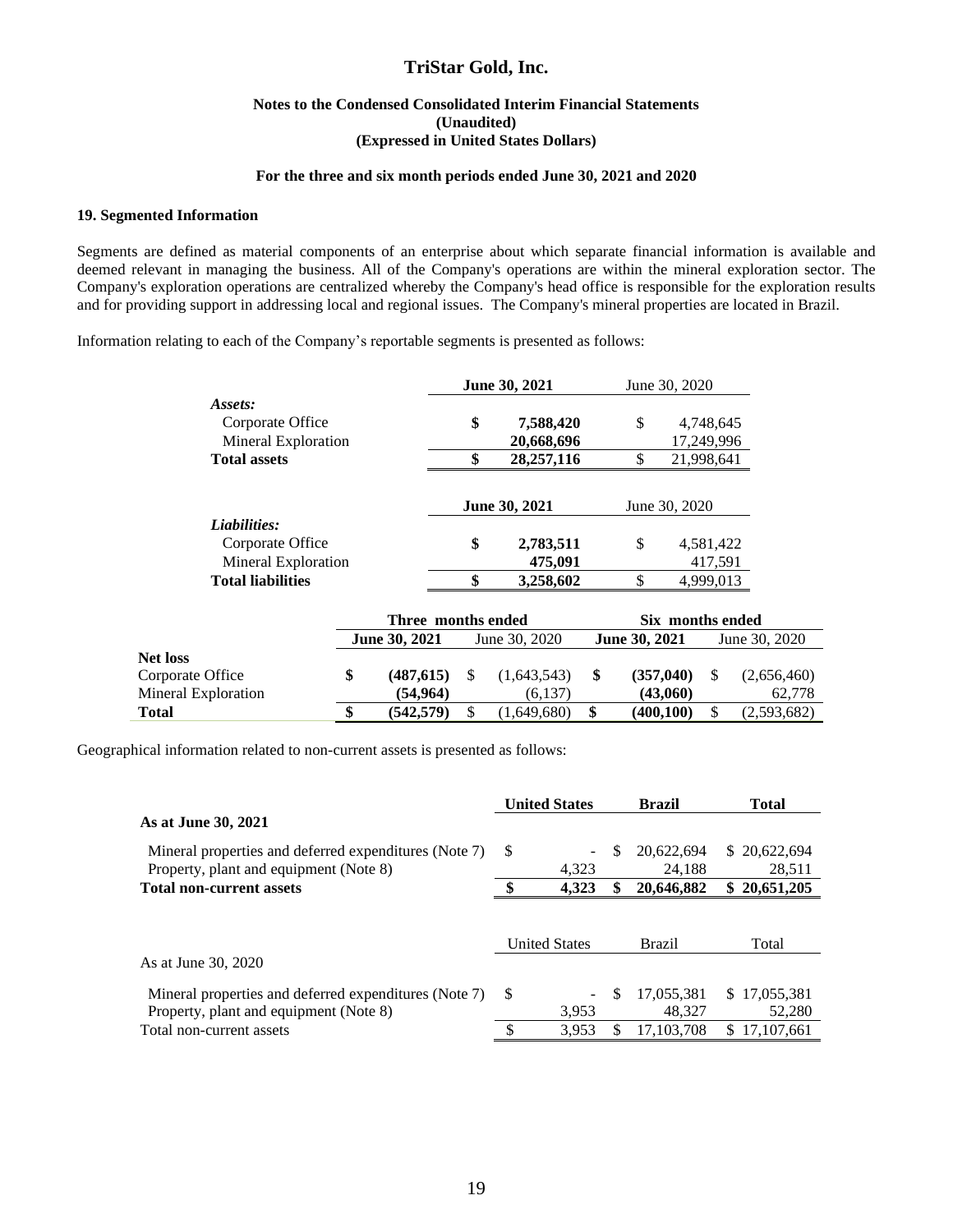#### **Notes to the Condensed Consolidated Interim Financial Statements (Unaudited) (Expressed in United States Dollars)**

#### **For the three and six month periods ended June 30, 2021 and 2020**

#### **20. Capital Management and Liquidity**

The Company considers its cash and cash equivalents, common shares, stock options and warrants as capital. The Company's objective in managing capital is to maintain adequate levels of funding to support exploration of its mineral property interests, maintain corporate and administrative functions necessary to support organizational management oversight, and obtain funding sufficient for advancing the Company's investments.

The Company manages its capital structure in a manner that intends to provide sufficient funding for operational activities. Funds are primarily secured through equity capital obtained in private placements. There can be no assurances that the Company will be able to continue raising capital in this manner.

In order to facilitate management of its capital requirements, the Company prepares expenditure budgets that are updated as necessary with actual spending compared to budget on a monthly basis. The Company's investment policy, in general, is to invest short-term excess cash in highly liquid short-term interest-bearing investments with maturities of less than one year or that may be liquidated with no reduction in principal. This is to ensure working capital is available to meet the Company's short-term obligations while maximizing liquidity and preserving its invested balances.

#### **21. Financial Instruments and Management of Financial Risk**

The Company is exposed to potential loss from various risks including currency risk, interest rate risk, liquidity risk, market risk and commodity price risk.

#### **Market Risks**

The significant market risks to which the Company is exposed include commodity price risk and interest rate risk.

#### **Credit Risk**

Financial instruments that potentially subject the Company to credit risk consist of cash and cash equivalents, and accounts receivable. The Company invests any excess capital in short-term, highly liquid and highly-rated financial instruments such as cash and short-term guaranteed deposits, all held with Canadian and USA based financial institutions.

#### **Liquidity Risk**

The Company manages liquidity risk by maintaining sufficient cash and cash equivalents balances. Liquidity requirements are managed based on expected cash flow to ensure there is sufficient capital to meet short-term obligations. The Company estimates that its contractual obligations pertaining to accounts payable and accrued liabilities should be satisfied within one year.

#### **Commodity Price Risk**

The Company's ability to raise capital to fund exploration or development activities is subject to risk associated with fluctuations in the market price of gold. The Company does not have any sales revenue and accordingly no hedging or other commodity-based risks impact its operations.

Market prices for gold historically have fluctuated widely and are affected by numerous factors outside of the Company's control, including, but not limited to, levels of worldwide production, short-term changes in supply and demand, industrial and retail demand, central bank lending, and forward sales by producers and speculators. The Company has elected not to actively manage its commodity price risk.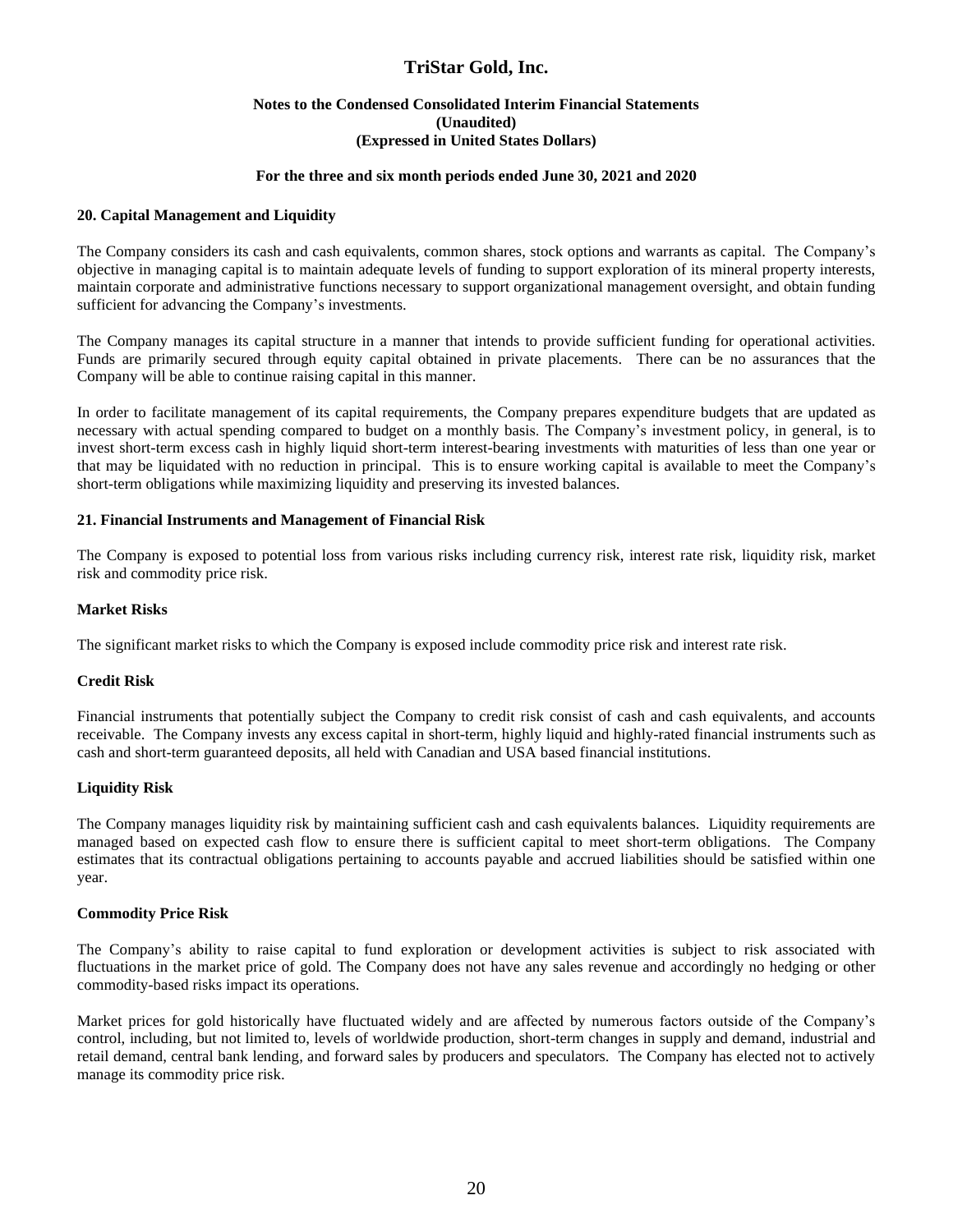#### **Notes to the Condensed Consolidated Interim Financial Statements (Unaudited) (Expressed in United States Dollars)**

#### **For the three and six month periods ended June 30, 2021 and 2020**

#### **21. Financial Instruments and Management of Financial Risk (continued)**

#### **Currency risk**

The Company operates in USA, Canada, and Brazil. As a result, the Company has foreign currency exposure with respect to items not denominated in U.S. dollars. The three main types of foreign exchange risk of the Company can be categorized as follows:

#### *Transaction exposure*

The Company operates and incurs costs in different currencies. This creates exposure at the operational level, which may affect the Company's profitability as exchange rates fluctuate. The Company has not hedged its exposure to currency fluctuations.

#### *Exposure to currency risk*

The Company is exposed to currency risk through the following assets and liabilities denominated in currencies other than the U.S. dollar: cash and cash equivalents, accounts receivables, prepaid expenses, accounts payables and other liabilities, provisions and warrants liability. The currencies of the Company's financial instruments and other foreign currency denominated liabilities, based on notional amounts, were as follows:

|                                          | June 30, 2021   |             |                       | December 31, 2020 |                 |             |    |                |
|------------------------------------------|-----------------|-------------|-----------------------|-------------------|-----------------|-------------|----|----------------|
|                                          | Canadian dollar |             | <b>Brazilian Real</b> |                   | Canadian dollar |             |    | Brazilian Real |
| Cash and cash equivalents                | \$              | 3,424,922   | \$                    | 18,322            | S               | 4,668,192   | \$ | 4,189          |
| Accounts receivable                      |                 | 12,727      |                       | 1,971             |                 | 23,267      |    | 2,303          |
| Prepaid expenses                         |                 | 127,661     |                       | 1.521             |                 | 152.247     |    | 3,413          |
| Accounts payable and accrued liabilities |                 | (25, 344)   |                       | (220, 266)        |                 | (50,213)    |    | (375, 650)     |
| Provisions                               |                 |             |                       | (254, 825)        |                 |             |    | (233,205)      |
| Warrants liability                       |                 | (2,750,887) |                       |                   |                 | (3,212,827) |    |                |
| Net balance sheet exposure               | \$              | 789,079     |                       | (453, 277)        |                 | 1,580,666   |    | (598,950)      |

#### *Translation exposure*

A strengthening of the U.S. dollar by 10% against the Canadian dollar and the Brazilian Real at June 30, 2021, with all other variables held constant would have increased the Company's before tax net loss by approximately \$390,000 (at June 30, 2020, would have decreased the Company's before tax net loss by approximately \$40,000) as a result of a change in value of the financial assets and liabilities denominated in those currencies.

#### **Interest Rate Risk**

Interest rate risk is the risk that the fair value or the future cash flows of a financial instrument will fluctuate because of changes in market interest rates.

In respect of financial assets, the Company's policy is to invest cash at variable rates of interest in cash equivalents, in order to maintain liquidity, while preserving capital. The Company is exposed to interest rate risk on its short-term investments which were included in cash and cash equivalents at June 30, 2021. The short-term investment interest earned is based on prevailing one day to one year market savings interest rates which may fluctuate. Based on amounts as at June 30, 2021, a one percent change in the interest rate would change interest income by approximately \$38,000 (June 30, 2020: \$17,000). The Company has not entered into any derivative contracts to manage this risk.